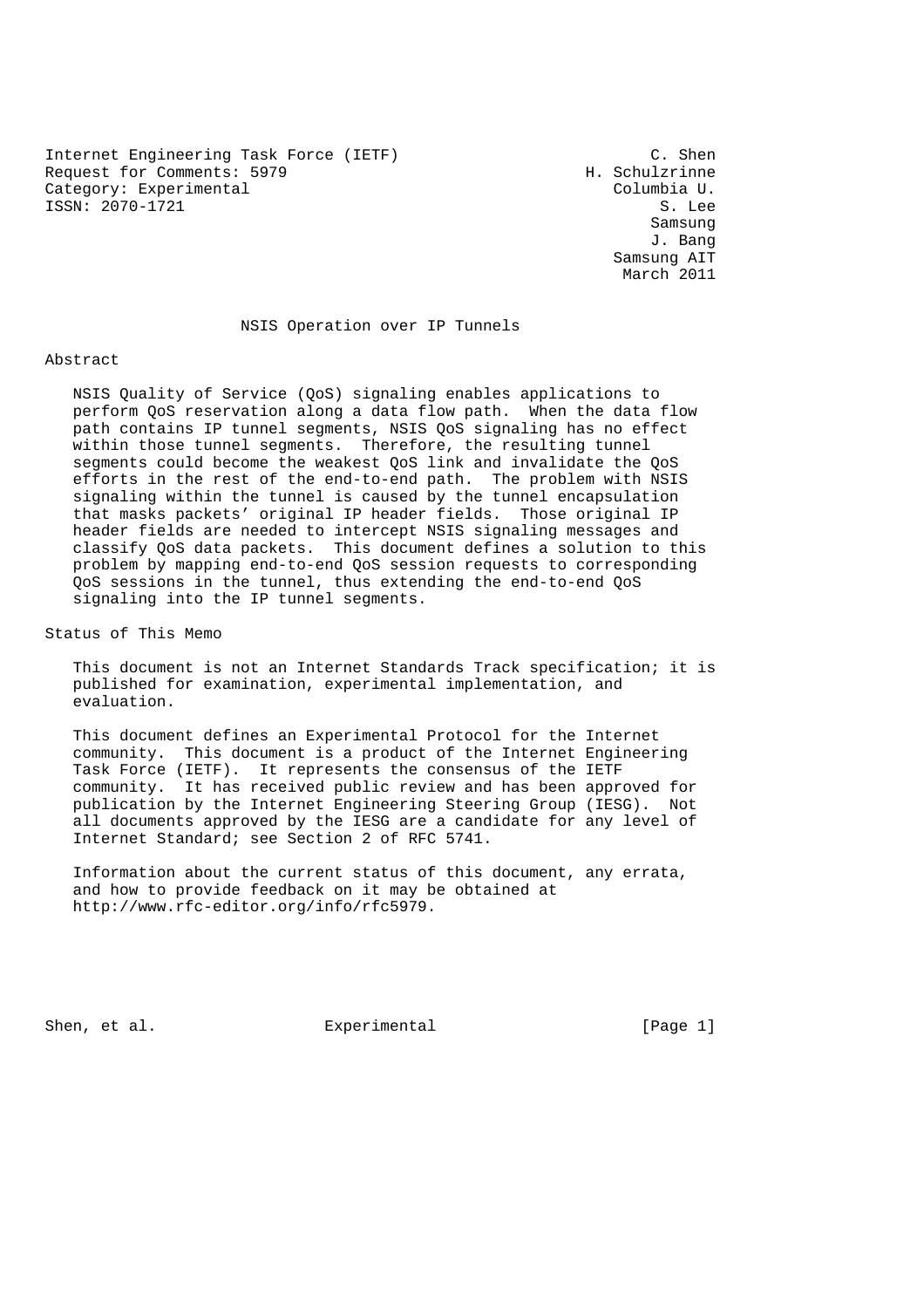Copyright Notice

 Copyright (c) 2011 IETF Trust and the persons identified as the document authors. All rights reserved.

 This document is subject to BCP 78 and the IETF Trust's Legal Provisions Relating to IETF Documents (http://trustee.ietf.org/license-info) in effect on the date of publication of this document. Please review these documents carefully, as they describe your rights and restrictions with respect to this document. Code Components extracted from this document must include Simplified BSD License text as described in Section 4.e of the Trust Legal Provisions and are provided without warranty as described in the Simplified BSD License.

 This document may contain material from IETF Documents or IETF Contributions published or made publicly available before November 10, 2008. The person(s) controlling the copyright in some of this material may not have granted the IETF Trust the right to allow modifications of such material outside the IETF Standards Process. Without obtaining an adequate license from the person(s) controlling the copyright in such materials, this document may not be modified outside the IETF Standards Process, and derivative works of it may not be created outside the IETF Standards Process, except to format it for publication as an RFC or to translate it into languages other than English.

Shen, et al. Experimental [Page 2]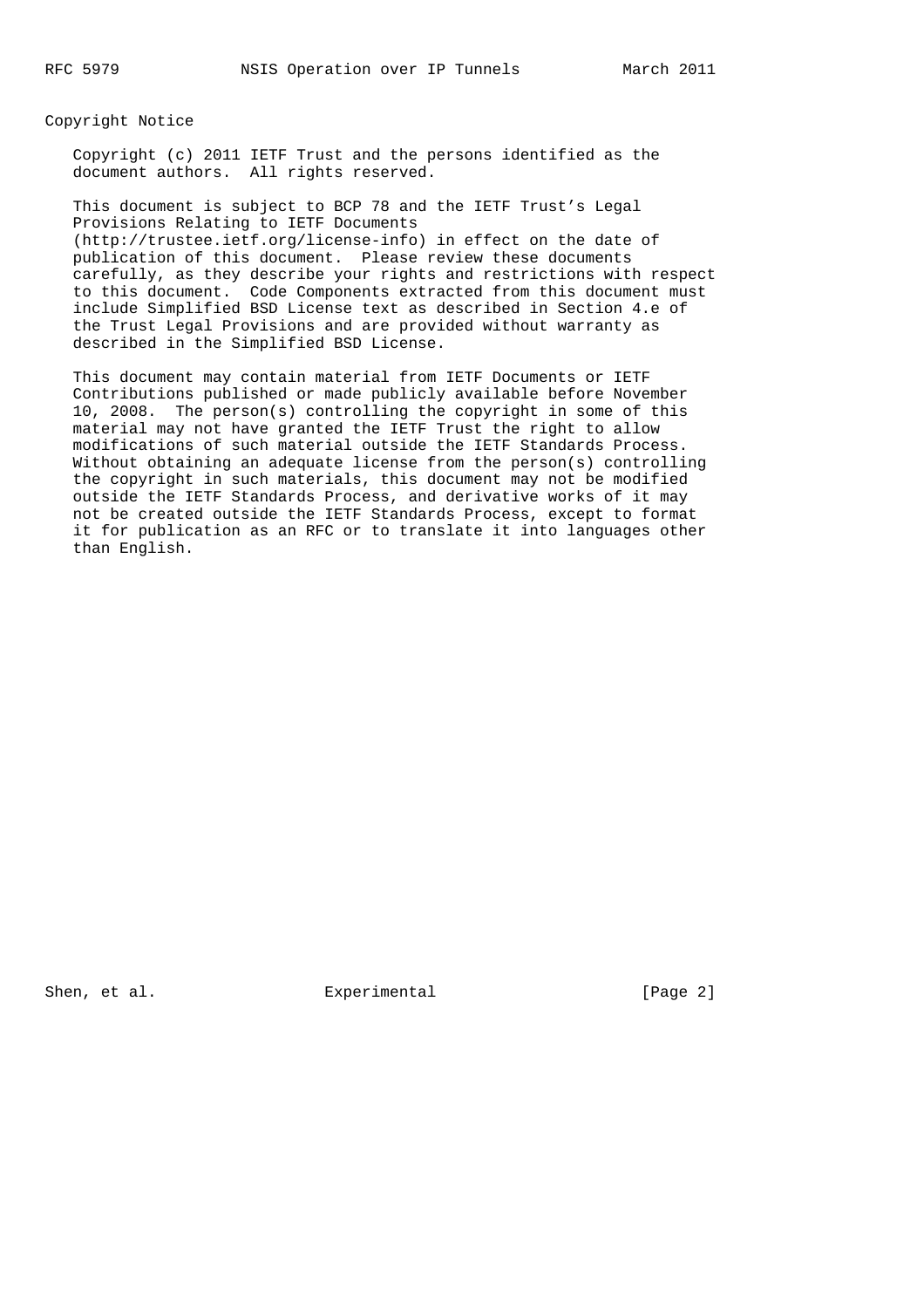# Table of Contents

|                                                                   | $\mathcal{R}$ |
|-------------------------------------------------------------------|---------------|
| 2.1                                                               | 4             |
|                                                                   |               |
| IP Tunneling Protocols<br>3 1                                     | -6            |
| NSIS QoS Signaling in the Presence of IP Tunnels<br>3.2.          | - 7           |
|                                                                   |               |
| 4.1. Design Requirements 10                                       |               |
| 4.2. Overall Design Approach 11                                   |               |
| 4.3. Tunnel Flow ID for Different IP Tunneling Protocols 13       |               |
| NSIS Operation over Tunnels with Preconfigured OoS Sessions<br>5. | . 14          |
| 5.1. Sender-initiated Reservation 14                              |               |
| 5.2. Receiver-Initiated Reservation 15                            |               |
| NSIS Operation over Tunnels with Dynamically Created QoS<br>რ.    |               |
|                                                                   |               |
| 6.1. Sender-Initiated Reservation 17                              |               |
| 6.2. Receiver-Initiated Reservation 19                            |               |
| 7. NSIS-Tunnel Signaling Capability Discovery 22                  |               |
| 8.                                                                |               |
| 9.<br>Security Considerations 24                                  |               |
|                                                                   |               |
|                                                                   |               |
| 11.1. Normative References 25                                     |               |
| $11.2.$ Informative References 25                                 |               |
|                                                                   |               |

# 1. Introduction

 IP tunneling [RFC1853] [RFC2003] is a technique that allows a packet to be encapsulated and carried as payload within an IP packet. The resulting encapsulated packet is called an IP tunnel packet, and the packet being tunneled is called the original packet. In typical scenarios, IP tunneling is used to exert explicit forwarding path control (e.g., in Mobile IP [RFC5944]), implement secure IP data delivery (e.g., in IPsec [RFC4301]), and help packet routing in IP networks of different characteristics (e.g., between IPv6 and IPv4 networks [RFC4213]). Section 3.1 summarizes a list of common IP tunneling protocols.

 This document considers the situation when the packet being tunneled contains a Next Step In Signaling (NSIS) [RFC4080] packet. NSIS is an IP signaling architecture consisting of a Generic Internet Signaling Transport (GIST) [RFC5971] sub-layer for signaling transport, and an NSIS Signaling Layer Protocol (NSLP) sub-layer customizable for different applications. We focus on the Quality of Service (QoS) NSLP [RFC5974] which provides functionalities that extend those of the earlier RSVP [RFC2205] signaling. In this document, the terms "NSIS" and "NSIS QoS" are used interchangeably.

Shen, et al. Experimental [Page 3]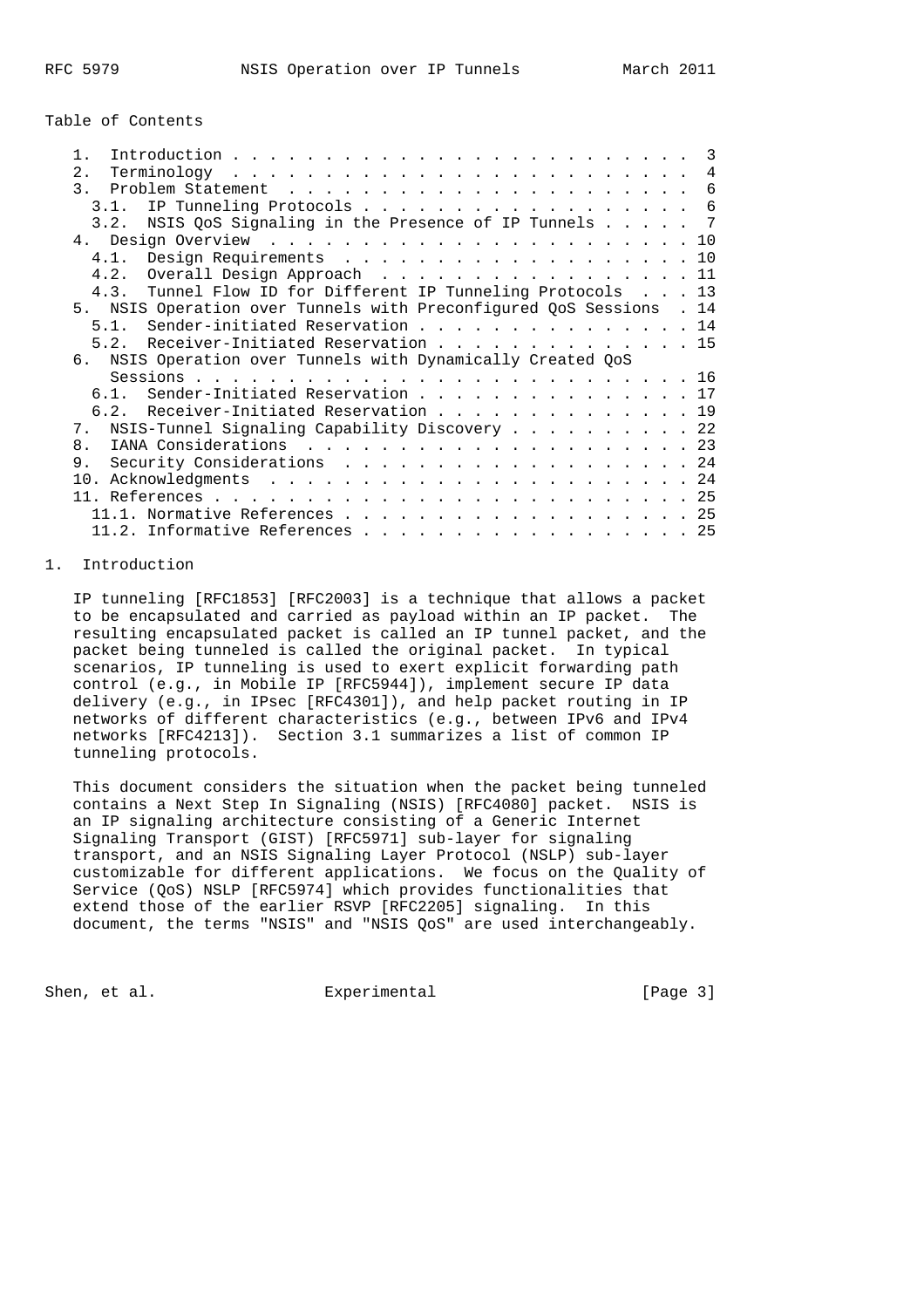Without additional efforts, NSIS signaling does not work within IP tunnel segments of a signaling path. The reason is that tunnel encapsulation masks the original packet including its header and payload. However, information from the original packet is required both for NSIS peer node discovery and for QoS data flow packet classification. Without access to information from the original packet, an IP tunnel acts as an NSIS-unaware virtual link in the end to-end NSIS signaling path.

 This document defines a mechanism to extend end-to-end NSIS signaling for QoS reservation into IP tunnels. The NSIS-aware IP tunnel endpoints that support this mechanism are called NSIS-tunnel-aware endpoints. There are two main operation modes. On one hand, if the tunnel already has preconfigured QoS sessions, the NSIS-tunnel-aware endpoints map end-to-end QoS signaling requests directly to existing tunnel sessions as long as there are enough tunnel session resources; on the other hand, if no preconfigured tunnel QoS sessions are available, the NSIS-tunnel-aware endpoints dynamically initiate and maintain tunnel QoS sessions that are then associated with the corresponding end-to-end QoS sessions. Note that whether or not the tunnel preconfigures QoS sessions, and which preconfigured tunnel QoS sessions a particular end-to-end QoS signaling request should be mapped to are policy issues that are out of scope of this document.

 The rest of this document is organized as follows. Section 2 defines terminology. Section 3 presents the problem statement including common IP tunneling protocols and existing behavior of NSIS QoS signaling over IP tunnels. Section 4 introduces the design requirements and overall approach of our mechanism. More details about how NSIS QoS signaling operates with tunnels that use preconfigured QoS and dynamic QoS signaling are provided in Sections 5 and 6. Section 7 describes a method to automatically discover whether a tunnel endpoint node supports the NSIS-tunnel interoperation mechanism defined in this document. Section 8 discusses IANA considerations, and Section 9 considers security.

2. Terminology

 This document uses terminology defined in [RFC2473], [RFC5971], and [RFC5974]. In addition, the following terms are used:

- IP Tunnel: A tunnel that is configured as a virtual link between two IP nodes and on which the encapsulating protocol is IP.
- Tunnel IP Header: The IP header prepended to the original packet during encapsulation. It specifies the tunnel endpoints as source and destination.

Shen, et al. Shen, et al. Experimental Experimental [Page 4]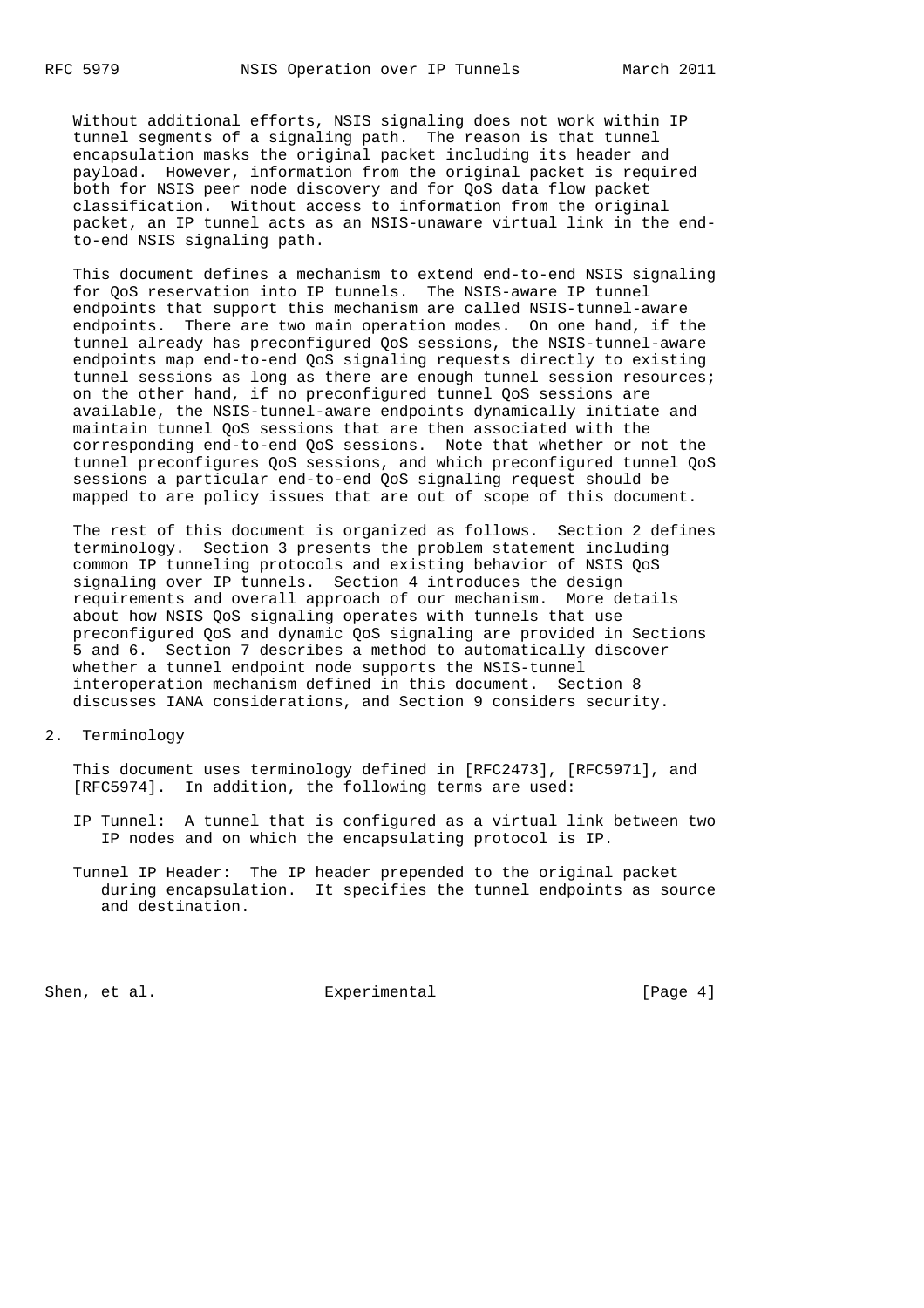- Tunnel-Specific Header: The header fields inserted by the encapsulation mechanism after the tunnel IP header and before the original packet. These headers may or may not exist depending on the specific tunnel mechanism used. An example of such header fields is the Encapsulation Security Payload (ESP) header for IPsec [RFC4301] tunneling mode.
- Tunnel Intermediate Node (Tmid): A node that resides in the middle of the forwarding path between the tunnel entry-point node and the tunnel exit-point node.
- Flow Identifier (Flow ID): The set of header fields that is used to identify a data flow. For example, it may include flow sender and receiver addresses, and protocol and port numbers.
- End-to-End QoS Signaling: The signaling process that manipulates the QoS control information in the end-to-end path from the flow sender to the flow receiver. When the end-to-end flow path contains tunnel segments, this document uses end-to-end QoS signaling to refer to the QoS signaling outside the tunnel segments. This document uses "end-to-end QoS signaling" and "end to-end signaling" interchangeably.
- Tunnel QoS Signaling: The signaling process that manipulates the QoS control information in the path inside a tunnel, between the tunnel entry-point and the tunnel exit-point nodes. This document uses "tunnel QoS signaling" and "tunnel signaling" interchangeably.
- NSIS-Aware Node: A node that supports NSIS signaling.
- NSIS-Aware Tunnel Endpoint Node: A tunnel endpoint node that is also an NSIS node.
- NSIS-Tunnel-Aware Endpoint Node: An NSIS-aware tunnel endpoint node that also supports the mechanism for NSIS operating over IP tunnels defined in this document.

Shen, et al. Experimental [Page 5]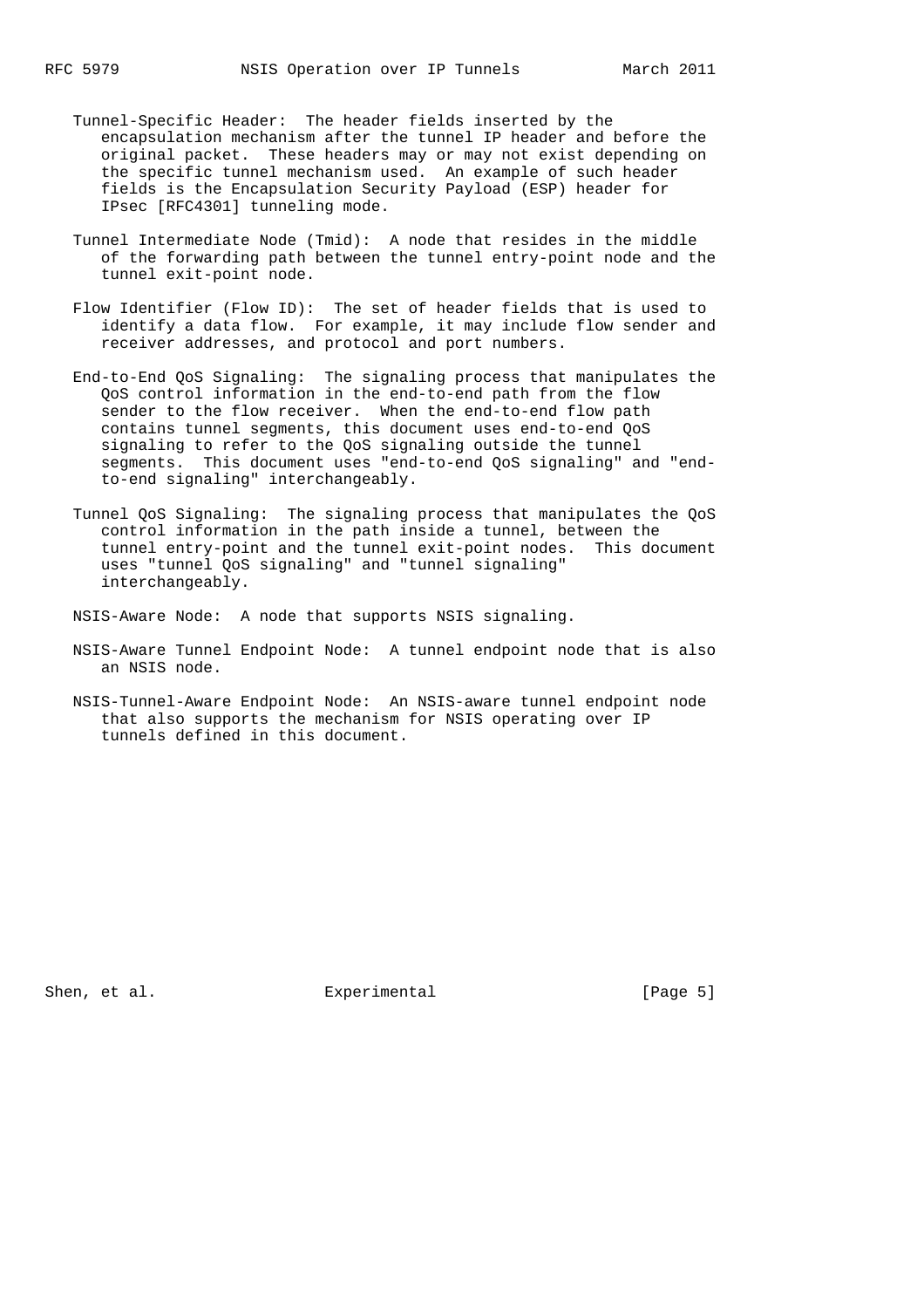# 3. Problem Statement

# 3.1. IP Tunneling Protocols

 Tunnel from node B to node D <----------------------> Tunnel Tunnel Tunnel Entry-Point Intermediate Exit-Point Node Node Node +-+ +-+ +-+ +-+ +-+  $|A|$ -->--//-->-- $|B|$ =====>==== $|C|$ ===//==>=== $|D|$ -->--//-->-- $|E|$  +-+ +-+ +-+ +-+ +-+ Original Original Packet Packet Source Destination Node Node

#### Figure 1: IP Tunnel

 The following description about IP tunneling is derived from [RFC2473] and adapted for both IPv4 and IPv6.

 IP tunneling (Figure 1) is a technique for establishing a "virtual link" between two IP nodes for transmitting data packets as payloads of IP packets. From the point of view of the two nodes, this "virtual link", called an IP tunnel, appears as a point-to-point link on which IP acts like a link-layer protocol. The two IP nodes play specific roles. One node encapsulates original packets received from other nodes or from itself and forwards the resulting tunnel packets through the tunnel. The other node decapsulates the received tunnel packets and forwards the resulting original packets towards their destinations, possibly itself. The encapsulating node is called the tunnel entry-point node (Tentry), and it is the source of the tunnel packets. The decapsulating node is called the tunnel exit-point node (Texit), and it is the destination of the tunnel packets.

 An IP tunnel is a unidirectional mechanism - the tunnel packet flow takes place in one direction between the IP tunnel entry-point and exit-point nodes. Bidirectional tunneling is achieved by combining two unidirectional mechanisms, that is, configuring two tunnels, each in opposite direction to the other -- the entry-point node of one tunnel is the exit-point node of the other tunnel.

 Figure 2 illustrates the original packet and the resulting tunnel packet. In a tunnel packet, the original packet is encapsulated within the tunnel header. The tunnel header contains two components, the tunnel IP header and other tunnel-specific headers. The tunnel IP header specifies the tunnel entry-point node as the IP source

Shen, et al. Experimental [Page 6]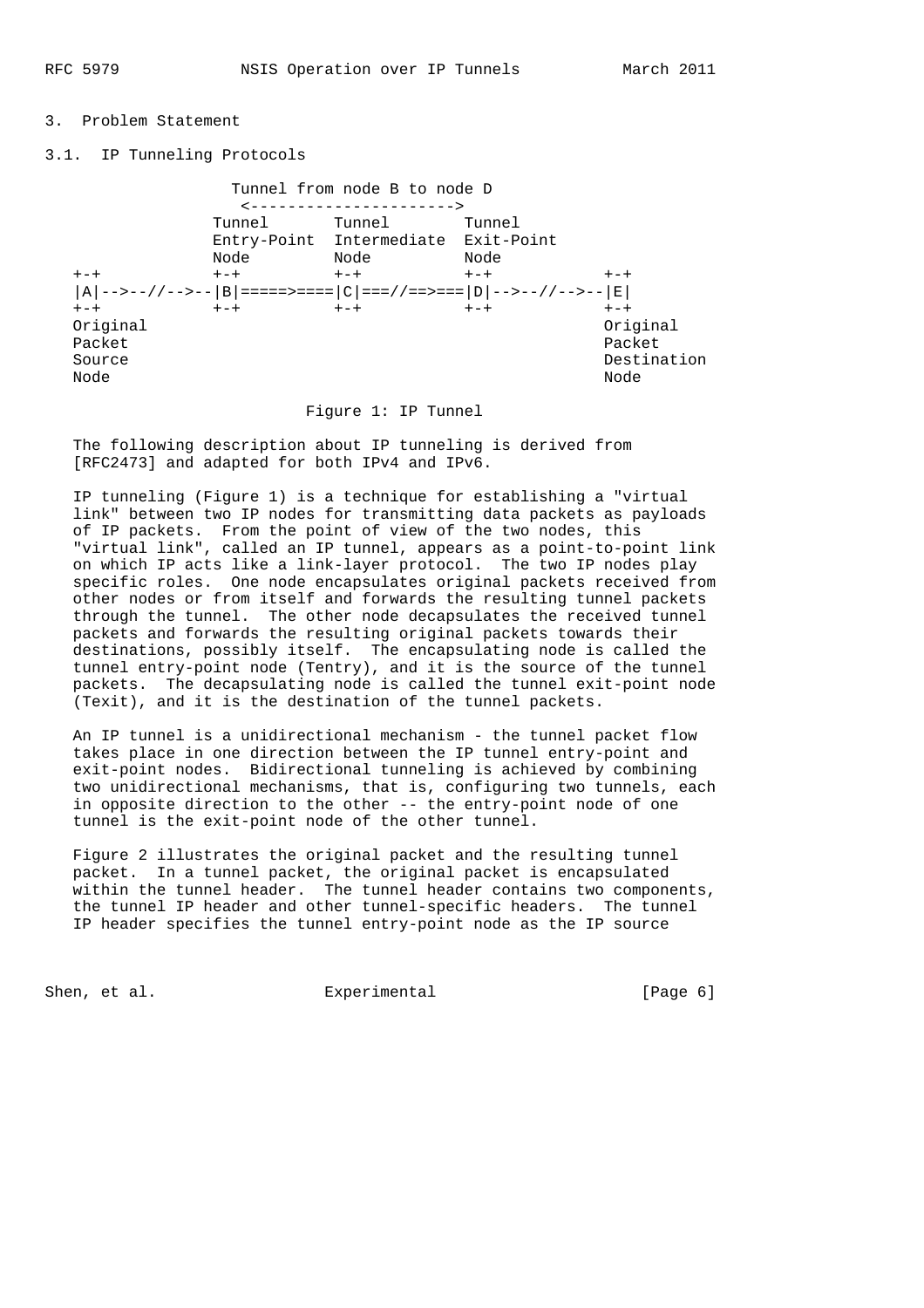address and the tunnel exit-point node as the IP destination address, causing the tunnel packet to be forwarded in the tunnel. The tunnel specific header between the tunnel IP header and the original packet is optional, depending on the tunneling protocol in use.



Figure 2: IP Tunnel Encapsulation

 Commonly used IP tunneling protocols include Generic Routing Encapsulation (GRE) [RFC1701][RFC2784], Generic Routing Encapsulation over IPv4 Networks (GREIPv4) [RFC1702] and IP Encapsulation within IP (IPv4INIPv4) [RFC1853][RFC2003], Minimal Encapsulation within IP (MINENC) [RFC2004], IPv6 over IPv4 Tunneling (IPv6INIPv4) [RFC4213], Generic Packet Tunneling in IPv6 Specification (IPv6GEN) [RFC2473] and IPsec tunneling mode [RFC4301] [RFC4303]. Among these tunneling protocols, the tunnel headers in IPv4INIPv4, IPv6INIPv4, and IPv6GEN contain only a tunnel IP header, and no tunnel-specific header. All the other tunneling protocols have a tunnel header consisting of both a tunnel IP header and a tunnel-specific header. The tunnel-specific header is the GRE header for GRE and GREIPv4, the minimum encapsulation header for MINENC, and the ESP header for IPsec tunneling mode. As will be discussed in Section 4.3, some of the tunnel-specific headers may be used to identify a flow in the tunnel and facilitate NSIS operating over IP tunnels.

3.2. NSIS QoS Signaling in the Presence of IP Tunnels

 Typically, applications use NSIS QoS signaling to reserve resources for a flow along the flow path. NSIS QoS signaling can be initiated by either the flow sender or flow receiver. Figure 3 shows an example scenario with five NSIS nodes, including flow sender node A, flow receiver node E, and intermediate NSIS nodes B, C, and D. Nodes that are not NSIS QoS capable are not shown.

Shen, et al. Experimental [Page 7]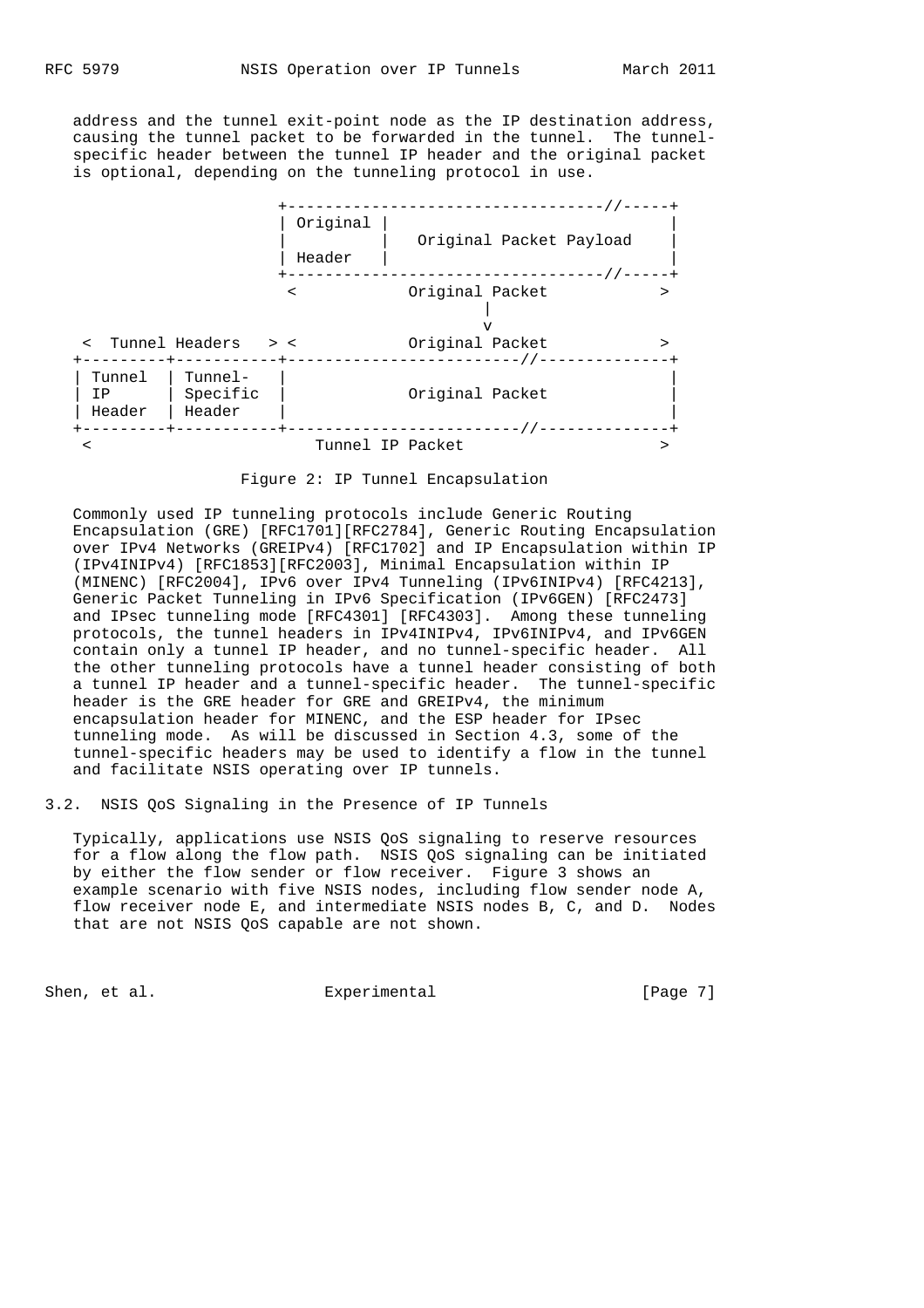| NSIS OoS<br>Node | NSIS OoS<br>Node | NSIS OoS<br>Node | NSIS OoS<br>Node                                                                                                                                                                                                                                                                                                          | NSIS OoS<br>Node |
|------------------|------------------|------------------|---------------------------------------------------------------------------------------------------------------------------------------------------------------------------------------------------------------------------------------------------------------------------------------------------------------------------|------------------|
|                  |                  |                  |                                                                                                                                                                                                                                                                                                                           |                  |
| $+-+$            | $+-+$            | $+-+$            | $+-+$                                                                                                                                                                                                                                                                                                                     | $+-+$            |
|                  |                  |                  | $ R \mid \!\! - \!\! > \!\! - \!\! > \!\! - \!\! / \!\! / \!\! - \!\! > \!\! - \!\! - \!\!  B \mid \!\! - \!\! - \!\! - \!\! > \!\! - \!\! - \!\! - \!\!  C \mid \!\! - \!\! - \!\! / \!\! / \!\! - \!\! > \!\! - \!\! - \!\!  D \mid \!\! - \!\! > \!\! - \!\! > \!\! / \!\! / \!\! - \!\! > \!\! - \!\! > \!\!  E \mid$ |                  |
| $+-+$            | $+-+$            | $+-+$            | $+-+$                                                                                                                                                                                                                                                                                                                     | $+-+$            |
| Flow             |                  |                  |                                                                                                                                                                                                                                                                                                                           | Flow             |
| Sender           |                  |                  |                                                                                                                                                                                                                                                                                                                           | Receiver         |
| Node             |                  |                  |                                                                                                                                                                                                                                                                                                                           | Node             |
|                  |                  |                  |                                                                                                                                                                                                                                                                                                                           |                  |

Figure 3: Example Scenario of NSIS QoS Signaling

 Figure 4 illustrates a sender-initiated signaling sequence in the scenario of Figure 3. Sender node A sends a RESERVE message towards receiver node E. The RESERVE message gets forwarded by intermediate NSIS Nodes B, C, and D and finally reaches receiver node E. Receiver node E then sends back a RESPONSE message confirming the QoS reservation, again through the previous intermediate NSIS nodes in the flow path.

 There are two important aspects in the above signaling process that are worth mentioning. First, the flow sender does not initially know exactly which intermediate nodes are NSIS-aware and should be involved in the signaling process for a flow from node A to node E. Discovery of those nodes (namely, nodes B, C, and D) is accomplished by a separate NSIS peer discovery process (not shown above; see [RFC5971]). The NSIS peer discovery messages contain special IP header and payload formats or include a Router Alert Option (RAO) [RFC2113] [RFC2711]. The special formats of NSIS discovery messages allow nodes B, C, and D to intercept the messages and subsequently insert themselves into the signaling path for the flow in question. After formation of the signaling path, all signaling messages corresponding to this flow will be passed to these nodes for processing. Other nodes that are not NSIS-aware simply forward all signaling messages, as they would any other IP packets that do not require additional handling.

Shen, et al. Experimental [Page 8]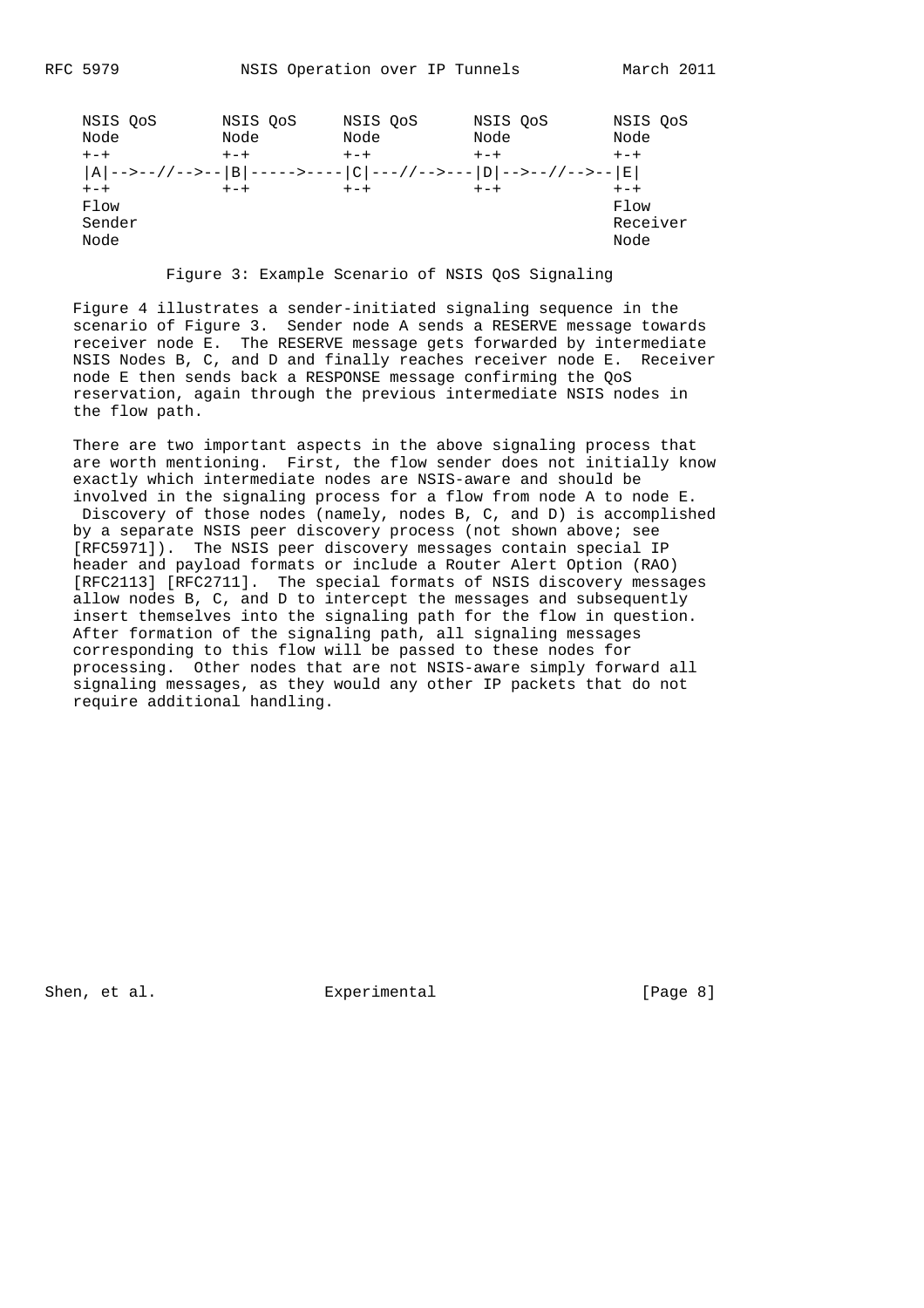

Figure 4: Sender-Initiated NSIS QoS Signaling

 Second, the goal of QoS signaling is to install control information to give QoS treatment for the flow being signaled. Basic QoS control information includes the data Flow ID for packet classification and the type of QoS treatment those packets are entitled to. The Flow ID contains a set of header fields such as flow sender and receiver addresses, and protocol and port numbers.

 Now consider Figure 5 where nodes B, C, and D are endpoints and intermediate nodes of an IP tunnel. During the signaling path discovery process, node B can still intercept and process NSIS peer discovery messages if it recognizes them before performing tunnel encapsulation; node D can identify NSIS peer discovery messages after performing tunnel decapsulation. A tunnel intermediate node such as node C, however, only sees the tunnel header of the packets and will not be able to identify the original NSIS peer discovery message or insert itself in the flow signaling path. Furthermore, the Flow ID of the original flow is based on IP header fields of the original packet. Those fields are also hidden in the payload of the tunnel packet. So, there is no way node C can classify packets belonging to that flow in the tunnel.

Shen, et al. Experimental [Page 9]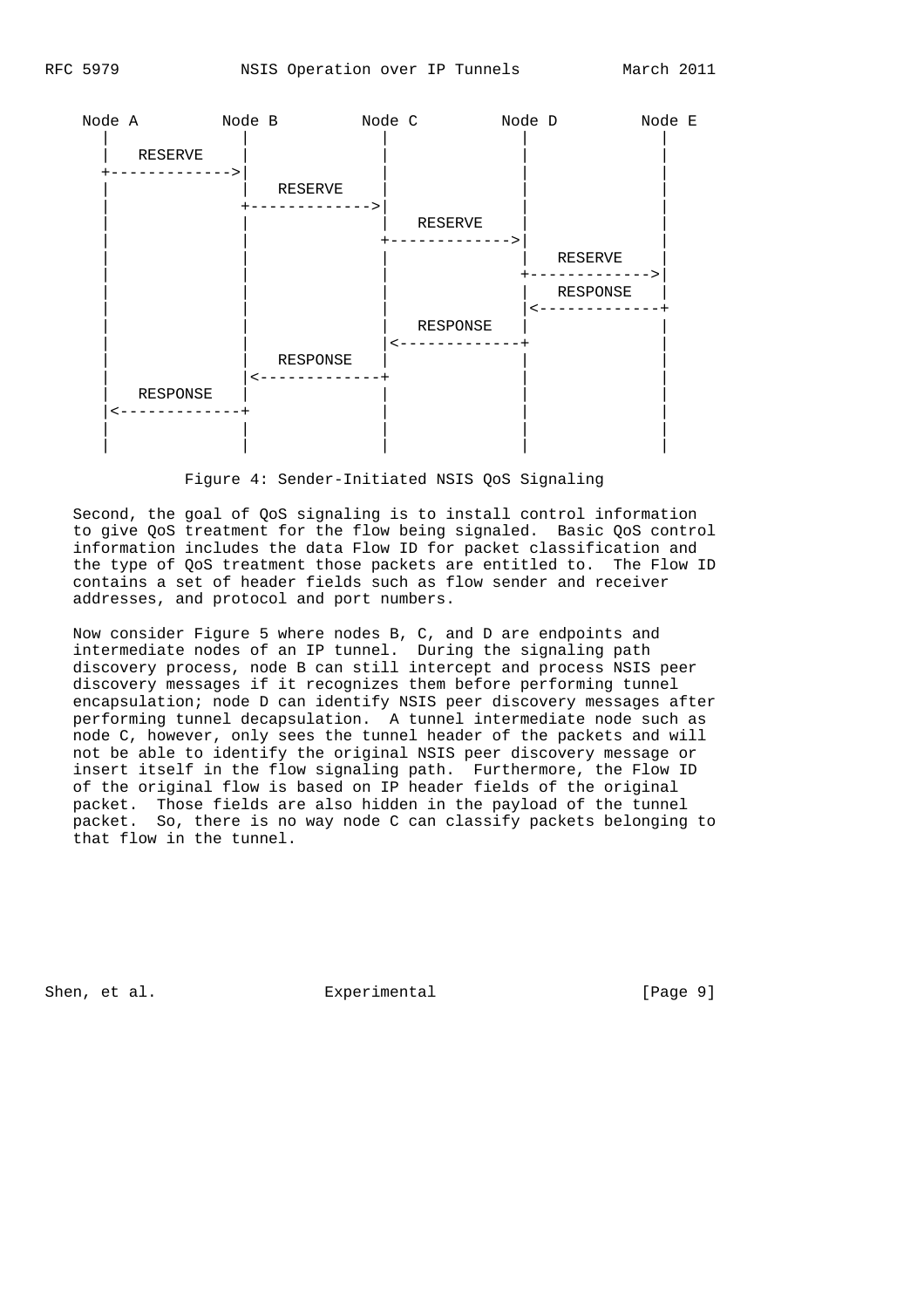|          |                | Tunnel from node B to node D        |         |          |
|----------|----------------|-------------------------------------|---------|----------|
|          |                | -------------------)                |         |          |
|          | Tunnel         | Tunnel                              | Tunnel  |          |
|          |                | Entry-Point Intermediate Exit-Point |         |          |
| NSIS OoS |                | NSIS OoS MSIS OoS NSIS OoS          |         | NSIS OoS |
| Node     | Node           | Node                                | Node    | Node     |
| $+-+$    |                | $+-+$ $+-+$ $+-+$                   |         | $+-+$    |
|          |                |                                     |         |          |
| $+-+$    | $+-+$<br>$+-+$ |                                     | $+ - +$ | $+-+$    |
| Flow     |                |                                     |         | Flow     |
| Sender   |                |                                     |         | Receiver |
| Node     |                |                                     |         | Node     |
|          |                |                                     |         |          |

Figure 5: Example Scenario of NSIS QoS Signaling with IP Tunnel

 In summary, an IP tunnel segment normally appears like a QoS-unaware virtual link. Since the best QoS of an end-to-end path is judged based on its weakest segment, we need a mechanism to extend NSIS into the IP tunnel segments, which should allow the tunnel intermediate nodes to intercept original NSIS signaling messages and classify original data flow packets in the presence of tunnel encapsulation.

- 4. Design Overview
- 4.1. Design Requirements

 We identify the following design requirements for NSIS operating over IP tunnels.

- o The mechanism should work with all common IP tunneling protocols listed in Section 3.1.
- o Some IP tunnels maintain preconfigured QoS sessions inside the tunnel. The mechanism should work for IP tunnels both with and without preconfigured tunnel QoS sessions.
- o The mechanism should minimize the required upgrade to existing infrastructure in order to facilitate its deployment. Specifically, we should limit the necessary upgrade to the tunnel endpoints.
- o The mechanism should provide a method for one NSIS-tunnel-aware endpoint to discover whether the other endpoint is also NSIS tunnel-aware, when necessary.
- o The mechanism should learn from the design experience of previous related work on RSVP over IP tunnels (RSVP-TUNNEL) [RFC2746], while also addressing the following major differences of NSIS from

Shen, et al. Experimental [Page 10]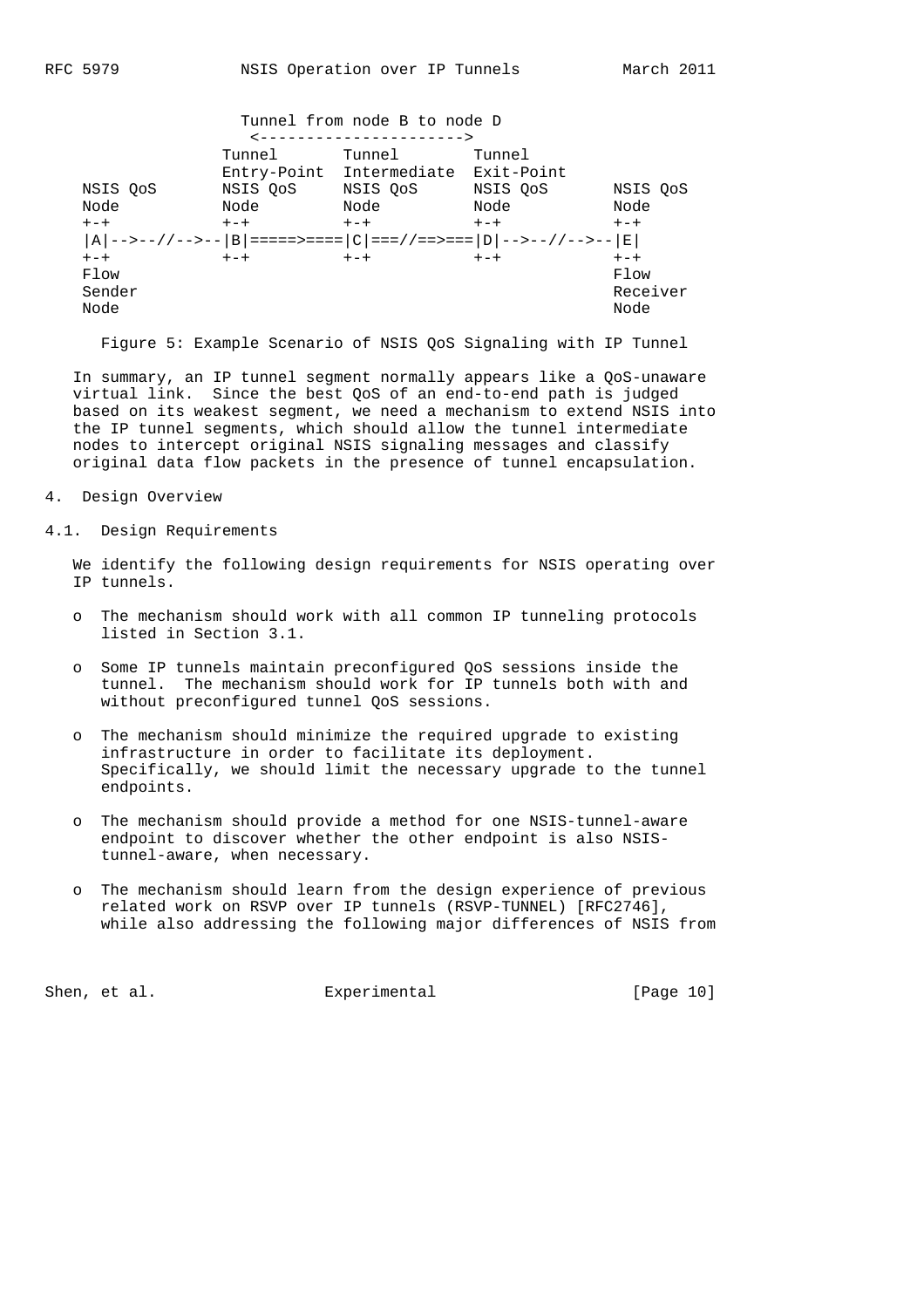RSVP. First, NSIS is designed as a generic framework to accommodate various signaling application needs, and therefore is split into a signaling transport layer and a signaling application layer; RSVP does not have a layer split and is designed only for QoS signaling. Second, NSIS QoS NSLP allows both sender-initiated and receiver-initiated reservations; RSVP only supports receiver initiated reservations. Third, NSIS deals only with unicast; RSVP also supports multicast. Fourth, NSIS integrates a new SESSION-ID feature which is different from the session identification concept in RSVP.

### 4.2. Overall Design Approach

 The overall design of this NSIS signaling and IP tunnel interworking mechanism draws similar concepts from RSVP-TUNNEL [RFC2746], but is tailored and extended for NSIS operation.

 Since we only consider unidirectional flows, to accommodate flows in both directions of a tunnel, we require both tunnel entry-point and tunnel exit-point to be NSIS-tunnel-aware. An NSIS-tunnel-aware endpoint knows whether the other tunnel endpoint is NSIS-tunnel-aware either through preconfiguration or through an NSIS-tunnel capability discovery mechanism defined in Section 7.

 Tunnel endpoints need to always intercept NSIS peer discovery messages and insert themselves into the NSIS signaling path so they can receive all NSIS signaling messages and coordinate their interaction with tunnel QoS.

 To facilitate QoS handling in the tunnel, an end-to-end QoS session is mapped to a tunnel QoS session, either preconfigured or dynamically created. The tunnel session uses a tunnel Flow ID based on information available in the tunnel headers, thus allowing tunnel intermediate nodes to classify flow packets correctly.

 For tunnels that maintain preconfigured QoS sessions, upon receiving a request to reserve resources for an end-to-end session, the tunnel endpoint maps the end-to-end QoS session to an existing tunnel session. To simplify the design, the mapping decision is always made by the tunnel entry-point, regardless of whether the end-to-end session uses sender-initiated or receiver-initiated NSIS signaling mode. The details about which end-to-end session can be mapped to which preconfigured tunnel session depend on policy mechanisms outside the scope of this document.

 For tunnels that do not maintain preconfigured QoS sessions, the NSIS-tunnel-aware endpoints dynamically create and manage a corresponding tunnel QoS session for the end-to-end session. Since

Shen, et al. Experimental [Page 11]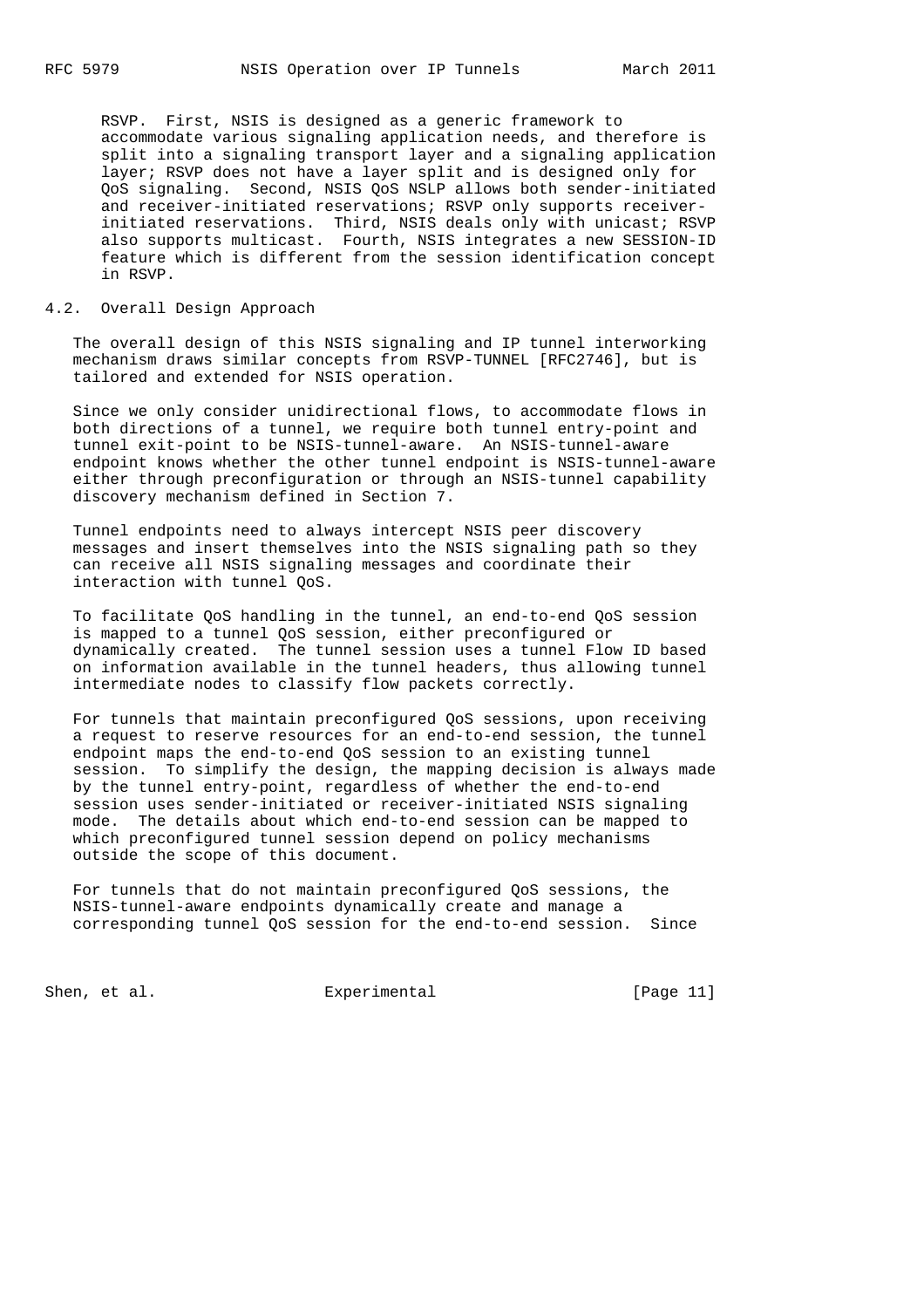the initiation mode of both QoS sessions can be sender-initiated or receiver-initiated, to simplify the design, we require that the initiation mode of the tunnel QoS session follows that of the end-to end QoS session. In other words, the end-to-end QoS session and its corresponding tunnel QoS session are either both sender-initiated or both receiver-initiated. To keep the handling mechanism consistent with the case for tunnels with preconfigured QoS sessions, the tunnel entry-point always initiates the mapping between the tunnel session and the end-to-end session.

 As the mapping initiator, the tunnel entry-point records the association between the end-to-end session and its corresponding tunnel session, both in tunnels with and without preconfigured QoS sessions. This association serves two purposes, one for the signaling plane and the other for the data plane. For the signaling plane, the association enables the tunnel entry-point to coordinate necessary interactions between the end-to-end and the tunnel QoS sessions, such as QoS adjustment in sender-initiated reservations. For the data plane, the association allows the tunnel entry-point to correctly encapsulate data flow packets according to the chosen tunnel Flow ID. Since the tunnel Flow ID uses header fields that are visible inside the tunnel, the tunnel intermediate nodes can classify the data flow packets and apply appropriate QoS treatment.

 In addition to the tunnel entry-point recording the association between the end-to-end session and its corresponding tunnel session, the tunnel exit-point also needs to maintain the same association for similar reasons. For the signaling plane, this association at the tunnel exit-point enables the interaction of the end-to-end and the tunnel QoS session such as QoS adjustment in receiver-initiated reservations. For the data plane, this association tells the tunnel exit-point that the relevant data flow packets need to be decapsulated according to the corresponding tunnel Flow ID.

 In tunnels with preconfigured QoS sessions, the tunnel exit-point may also learn about the mapping information between the corresponding tunnel and end-to-end QoS sessions through preconfiguration as well. In tunnels without preconfigured QoS sessions, the tunnel exit-point knows the mapping between the corresponding tunnel and end-to-end QoS sessions through the NSIS signaling process that creates the tunnel QoS sessions inside the tunnel, with the help of appropriate QoS NSLP session-binding and message-binding mechanisms.

 One problem for NSIS operating over IP tunnels that dynamically create QoS sessions is that it involves two signaling sequences. The outcome of the tunnel signaling session directly affects the outcome of the end-to-end signaling session. Since the two signaling sessions overlap in time, there are circumstances when a tunnel

Shen, et al. Experimental [Page 12]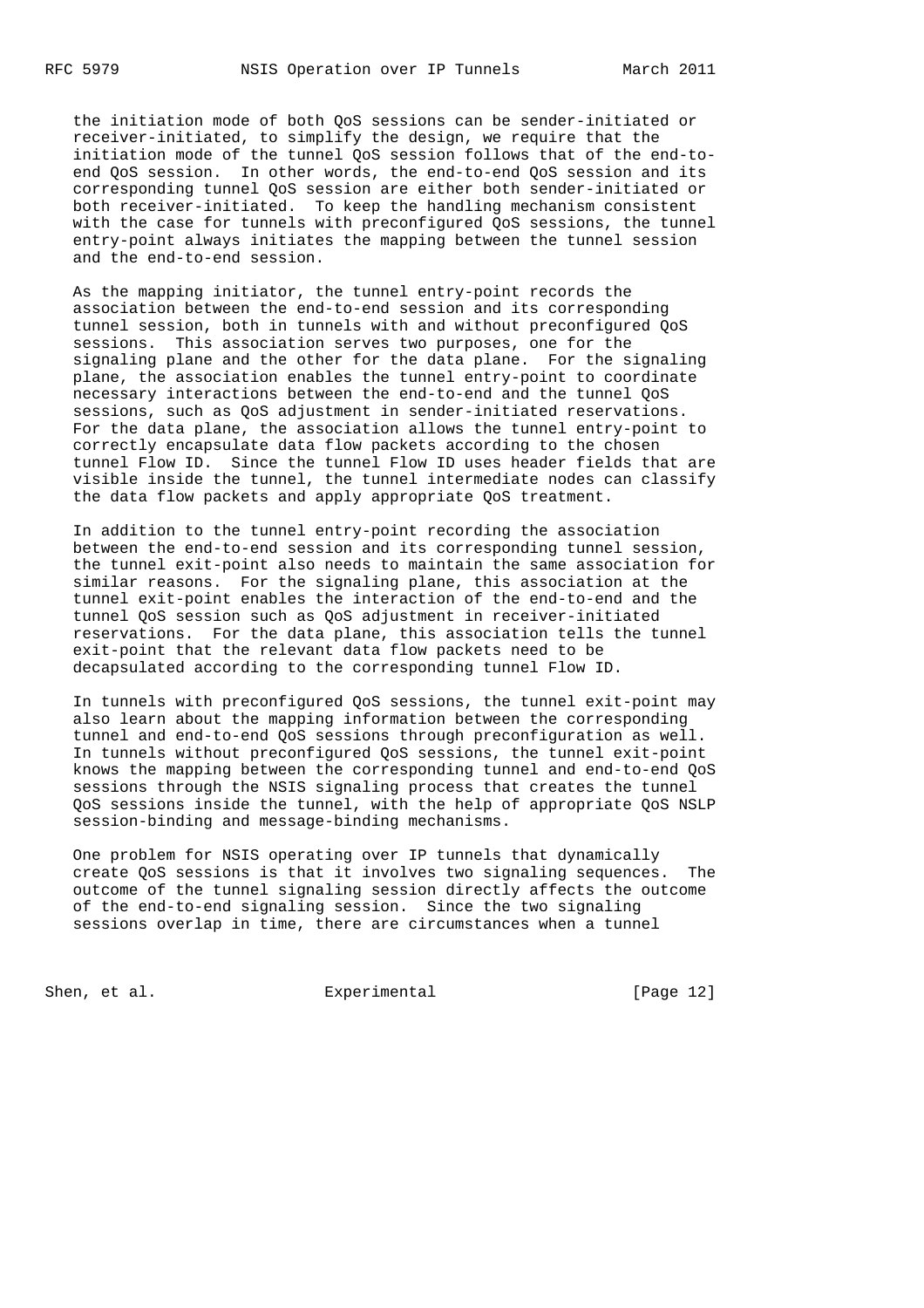endpoint has to decide whether it should proceed with the end-to-end signaling session while it is still waiting for results of the tunnel session. This problem can be addressed in two ways, namely sequential mode and parallel mode. In sequential mode, end-to-end signaling pauses while it is waiting for results of tunnel signaling, and resumes upon receipt of the tunnel signaling outcome. In parallel mode, end-to-end signaling continues outside the tunnel while tunnel signaling is still in process and its outcome is unknown. The parallel mode may lead to reduced signaling delays if the QoS resources in the tunnel path are sufficient compared to the rest of the end-to-end path. If the QoS resources in the tunnel path are more constraint than the rest of the end-to-end path, however, the parallel mode may lead to wasted end-to-end signaling or may necessitate renegotiation after the tunnel signaling outcome becomes available. In those cases, the signaling flow of the parallel mode also tends to be complicated. This document adopts a sequential mode approach for the two signaling sequences.

4.3. Tunnel Flow ID for Different IP Tunneling Protocols

 A tunnel Flow ID identifies the end-to-end flow for packet classification within the tunnel. The tunnel Flow ID is based on a set of tunnel header fields. Different tunnel Flow IDs can be chosen for different tunneling mechanisms in order to minimize the classification overhead. This document specifies the following Flow ID formats for the respective tunneling protocols.

- o For IPv6 tunneling protocols (IPv6GEN), the tunnel Flow ID consists of the tunnel entry-point IPv6 address and the tunnel exit-point IPv6 address plus a unique IPv6 flow label [RFC3697].
- o For IPsec tunnel mode (IPsec), the tunnel Flow ID contains the tunnel entry-point IP address and the tunnel exit-point IP address plus the Security Parameter Index (SPI).
- o For all other tunneling protocols (GRE, GREIPv4, IPv4INIPv4, MINENC, IPv6INIPv4), the tunnel entry-point inserts an additional UDP header between the tunnel header and the original packet. The Flow ID consists of the tunnel entry-point and tunnel exit-point IP addresses and the source port number in the additional UDP header. The source port number is dynamically chosen by the tunnel entry-point and conveyed to the tunnel exit-point. In these cases, it is especially important that the tunnel exit-point understands the additional UDP encapsulation, and therefore can correctly decapsulate both the normal tunnel header and the additional UDP header. In other words, both tunnel endpoints need to be NSIS-tunnel-aware.

Shen, et al. Shen, et al. Experimental [Page 13]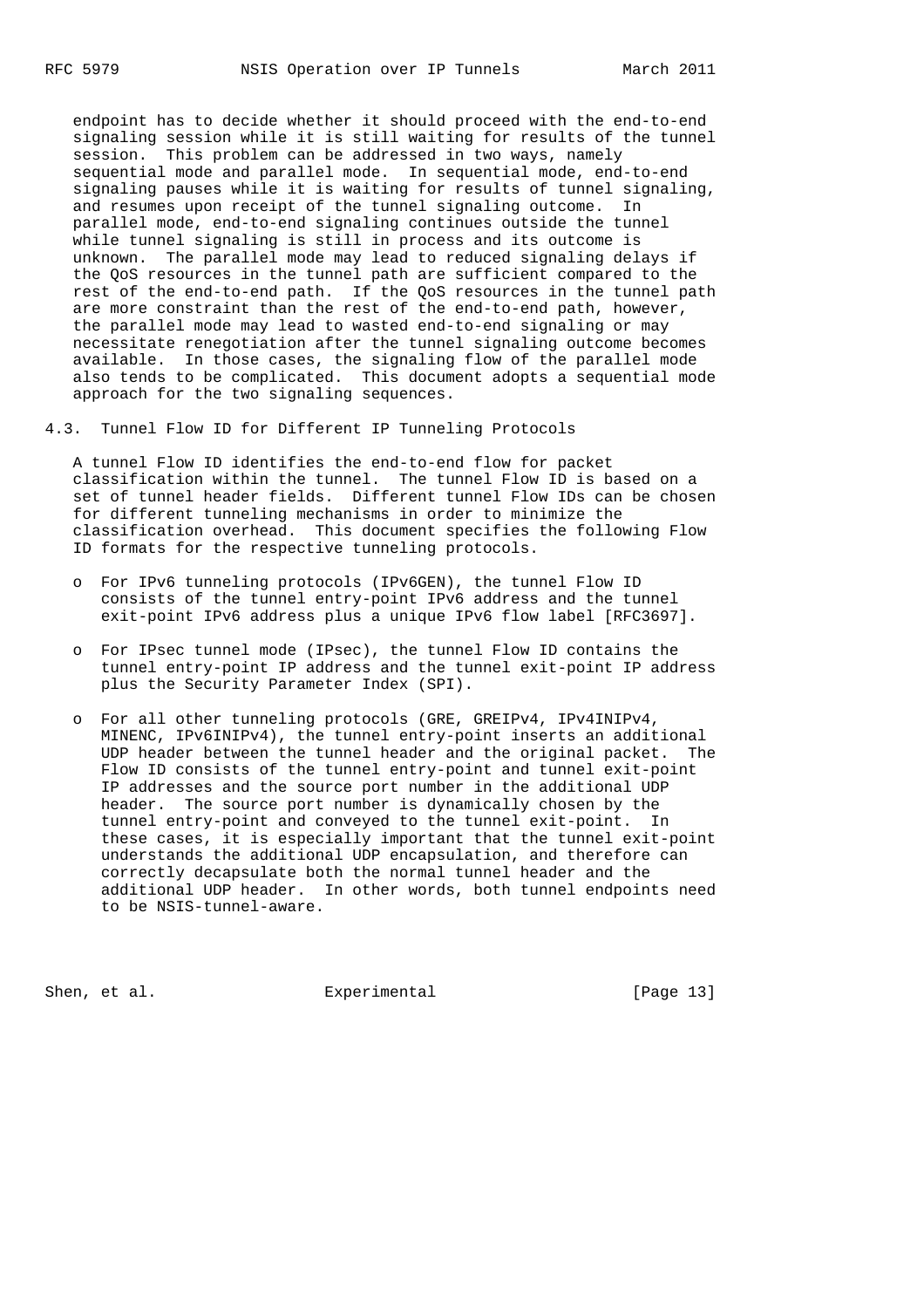The above recommendations about choosing the tunnel Flow ID apply to dynamically created QoS tunnel sessions. For preconfigured QoS tunnel sessions, the corresponding Flow ID is determined by the configuration mechanism itself. For example, if the tunnel QoS is Diffserv based, the Diffserv Code Point (DSCP) field value may be used to identify the corresponding tunnel session.

# 5. NSIS Operation over Tunnels with Preconfigured QoS Sessions

 When tunnel QoS is managed by preconfigured QoS sessions, both the tunnel entry-point and tunnel exit-point need to be configured with information about the Flow ID of the tunnel QoS session. This allows the tunnel endpoints to correctly perform matching encapsulating and decapsulating operations. The procedures of NSIS operating over tunnels with preconfigured QoS sessions depend on whether the end-to end NSIS signaling is sender-initiated or receiver-initiated. But in both cases, it is the tunnel entry-point that first creates the mapping between a tunnel session and an end-to-end session.

# 5.1. Sender-initiated Reservation

 Figure 6 illustrates the signaling sequence when end-to-end signaling outside the tunnel is sender-initiated. Upon receiving a RESERVE message from the sender, Tentry checks the tunnel QoS configuration, determines whether and how this end-to-end session can be mapped to a preconfigured tunnel session. The mapping criteria are part of the preconfiguration and outside the scope of this document. Tentry then tunnels the RESERVE message to Texit. Texit forwards the RESERVE message to the receiver. The receiver replies with a RESPONSE message that arrives at Texit, Tentry, and finally the sender. If the RESPONSE message that Tentry receives confirms that the overall signaling is successful, Tentry starts to encapsulate all incoming packets of the data flow using the tunnel Flow ID corresponding to the mapped tunnel session. Texit knows how to decapsulate the tunnel packets because it recognizes the mapped tunnel Flow ID based on information supplied during tunnel session preconfiguration.

Shen, et al. Experimental [Page 14]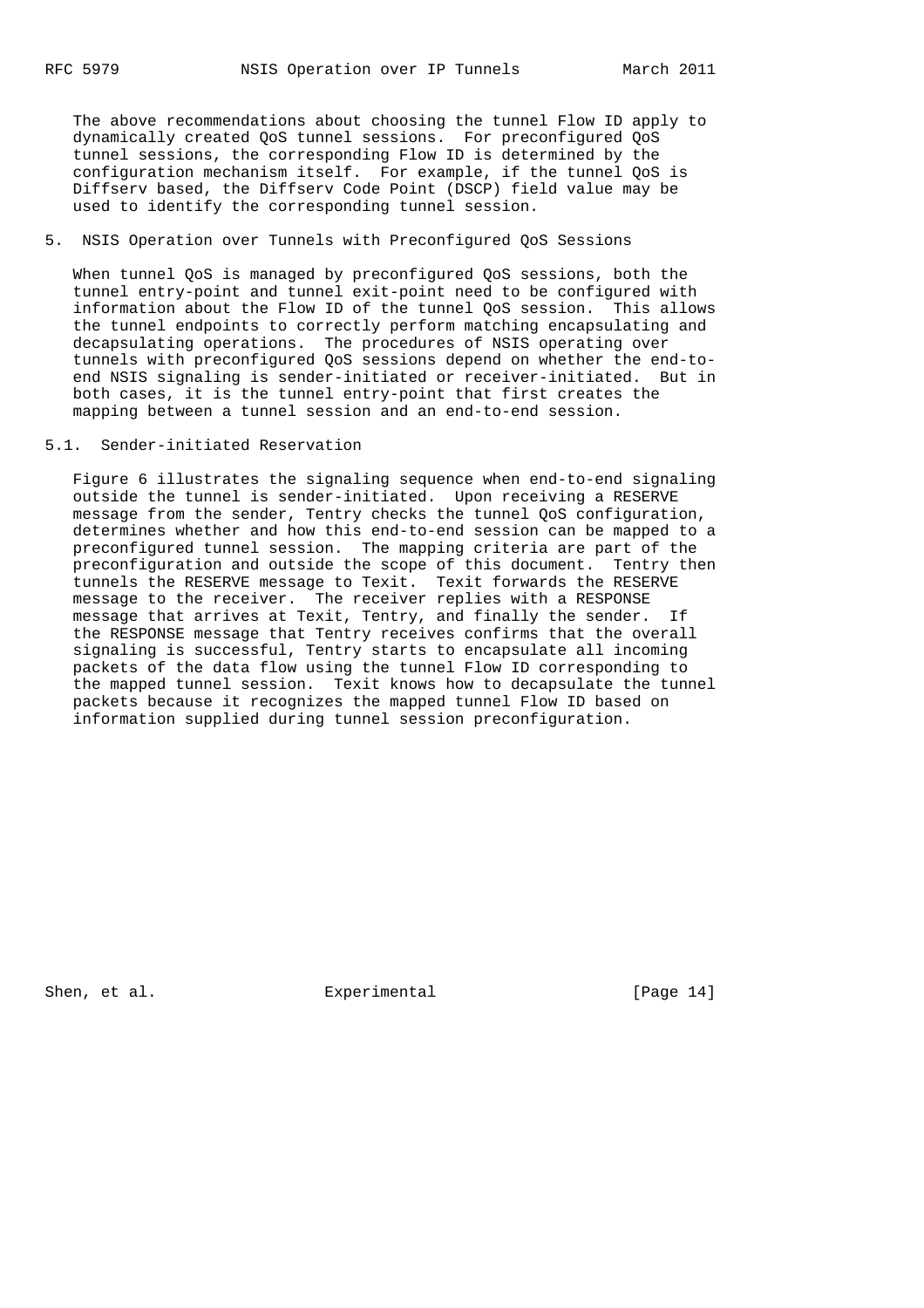

 Figure 6: Sender-Initiated End-to-End Session with Preconfigured Tunnel QoS Sessions

# 5.2. Receiver-Initiated Reservation

 Figure 7 shows the signaling sequence when end-to-end signaling outside the tunnel is receiver-initiated. Upon receiving the first end-to-end Query message, Tentry examines the tunnel QoS configuration, then updates and tunnels the Query message to Texit. Texit decapsulates the QUERY message, processes it, and forwards it toward the receiver. The receiver sends back a RESERVE message passing through Texit and arriving at Tentry. Tentry decides on whether and how the QoS request for this end-to-end session can be mapped to a preconfigured tunnel session based on criteria outside the scope of this document. Then, Tentry forwards the RESERVE message towards the sender. The signaling continues until a RESPONSE message arrives at Tentry, Texit, and finally the receiver. If the RESPONSE message that Tentry receives confirms that the overall signaling is successful, Tentry starts to encapsulate all incoming packets of the data flow using the tunnel Flow ID corresponding to the mapped tunnel session. Similarly, Texit knows how to decapsulate the tunnel packets because it recognizes the mapped tunnel Flow ID based on information supplied during tunnel session preconfiguration.

 Since separate tunnel QoS signaling is not involved in preconfigured QoS tunnels, Figures 6 and 7 make the tunnel look like a single virtual link. The signaling path simply skips all tunnel intermediate nodes. However, both Tentry and Texit need to deploy the NSIS-tunnel-related functionalities described above, including acting on the end-to-end NSIS signaling messages based on tunnel QoS

Shen, et al. Experimental [Page 15]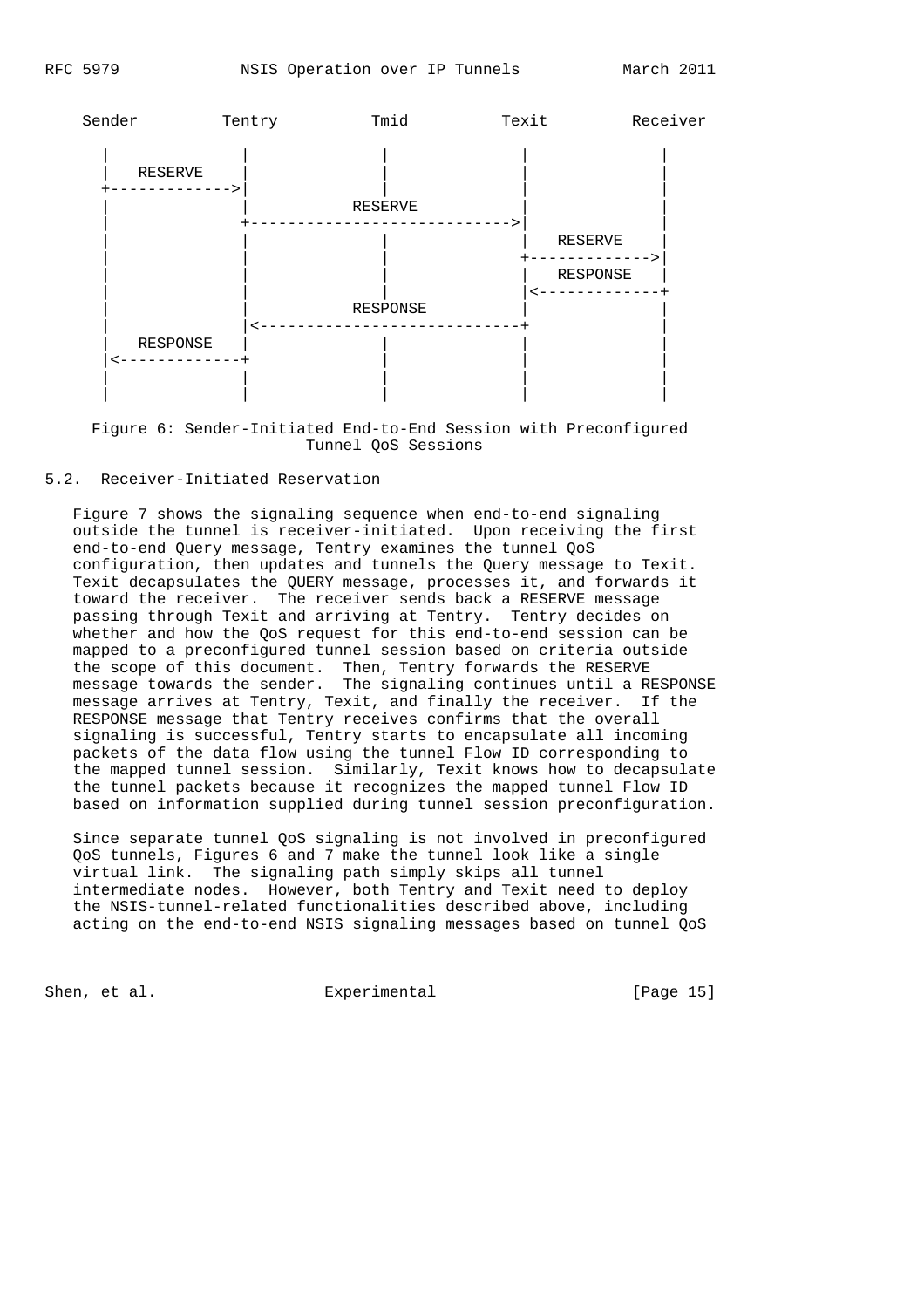status, mapping end-to-end and tunnel QoS sessions, and correctly encapsulating and decapsulating tunnel packets according to the tunnel protocol and the configured tunnel Flow ID.



 Figure 7: Receiver-Initiated End-to-End Session with Preconfigured Tunnel QoS Sessions

6. NSIS Operation over Tunnels with Dynamically Created QoS Sessions

 When there are no preconfigured tunnel QoS sessions, a tunnel can apply the same NSIS QoS signaling mechanism used for the end-to-end path to manage the QoS inside the tunnel. The tunnel NSIS signaling involves only those NSIS nodes in the tunnel forwarding path. The Flow IDs for the tunnel signaling are based on tunnel header fields. NSIS peer discovery messages inside the tunnel distinguish themselves using the tunnel header fields, which solves the problem for tunnel intermediate NSIS nodes to intercept signaling messages.

 When tunnel endpoints dynamically create tunnel QoS sessions, the initiation mode of the tunnel session always follows the initiation mode of the end-to-end session. Specifically, when the end-to-end session is sender-initiated, the tunnel session should also be sender-initiated; when the end-to-end session is receiver-initiated, the tunnel session should also be receiver-initiated.

Shen, et al. Experimental Experimental [Page 16]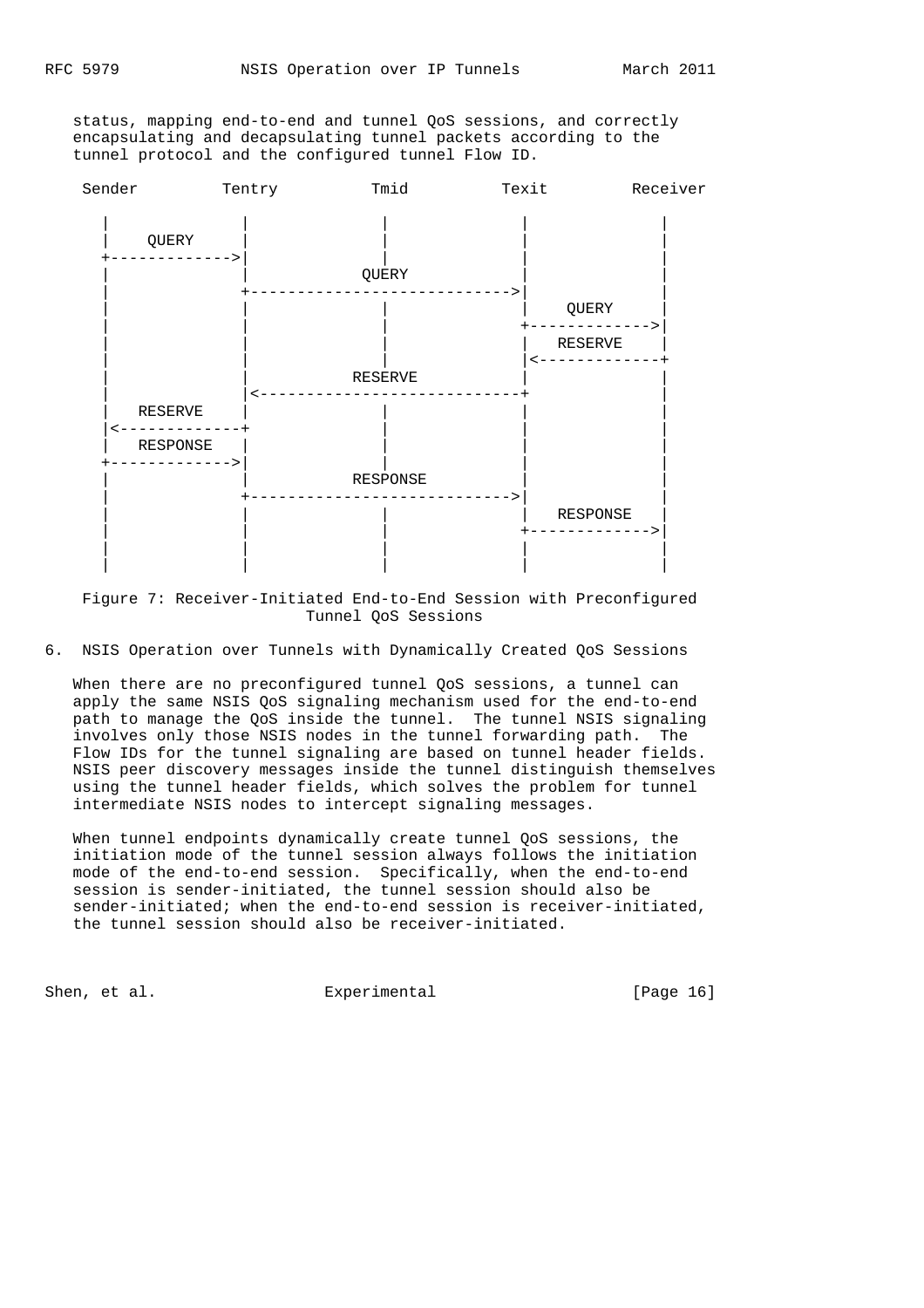The tunnel entry-point conveys the corresponding tunnel Flow ID associated with an end-to-end session to the tunnel exit-point during the tunnel signaling process. The tunnel entry-point also informs the exit-point of the binding between the corresponding tunnel session and end-to-end session through the BOUND\_SESSION\_ID QoS NSLP message object. The reservation message dependencies between the tunnel session and end-to-end session are resolved using the MSG-ID and BOUND-MSG-ID objects of the QoS NSLP message binding mechanism.

# 6.1. Sender-Initiated Reservation

 Figure 8 shows the typical messaging sequence of how NSIS operates over IP tunnels when both the end-to-end session and tunnel session are sender-initiated. Tunnel signaling messages are distinguished from end-to-end messages by a prime symbol after the message name. The sender first sends an end-to-end RESERVE message (1) that arrives at Tentry. Tentry chooses the tunnel Flow ID, creates the tunnel session, and associates the end-to-end session with the tunnel session. Tentry then sends a tunnel RESERVE' message (2) matching the request of the end-to-end session towards Texit to reserve tunnel resources. This RESERVE' message (2) includes a MSG-ID object that contains a randomly generated 128-bit MSG-ID. Meanwhile, Tentry inserts a BOUND-MSG-ID object containing the same MSG-ID as well as a BOUND-SESSION-ID object containing the SESSION-ID of the tunnel session into the original RESERVE message, and sends this RESERVE message (3) towards Texit using normal tunnel encapsulation. The Message\_Binding\_Type flags of both the MSG-ID and BOUND-MSG-ID objects in the RESERVE' and RESERVE messages (2, 3) are SET, indicating a bidirectional binding. The tunnel RESERVE' message (2) is processed hop-by-hop inside the tunnel for the flow identified by the chosen tunnel Flow ID, while the end-to-end RESERVE message (3) passes through the tunnel intermediate nodes (Tmid) just like other tunneled packets. These two messages could arrive at Texit in different orders, and the reaction of Texit in these different situations should combine the tunnel QoS message processing rules with the QoS NSLP processing principles for message binding [RFC5974], as illustrated below.

 The first possibility is shown in the example messaging flow of Figure 8, where the tunnel RESERVE' message (2), also known as the triggering message in QoS NSLP message binding terms, arrives first. Since the message binding is bidirectional, Texit records the MSG-ID of the RESERVE' message (2), enqueues it and starts a MsgIDWait timer waiting for the end-to-end RESERVE message (3), also known as the bound signaling message in QoS NSLP message binding terms. The timer

Shen, et al. Experimental [Page 17]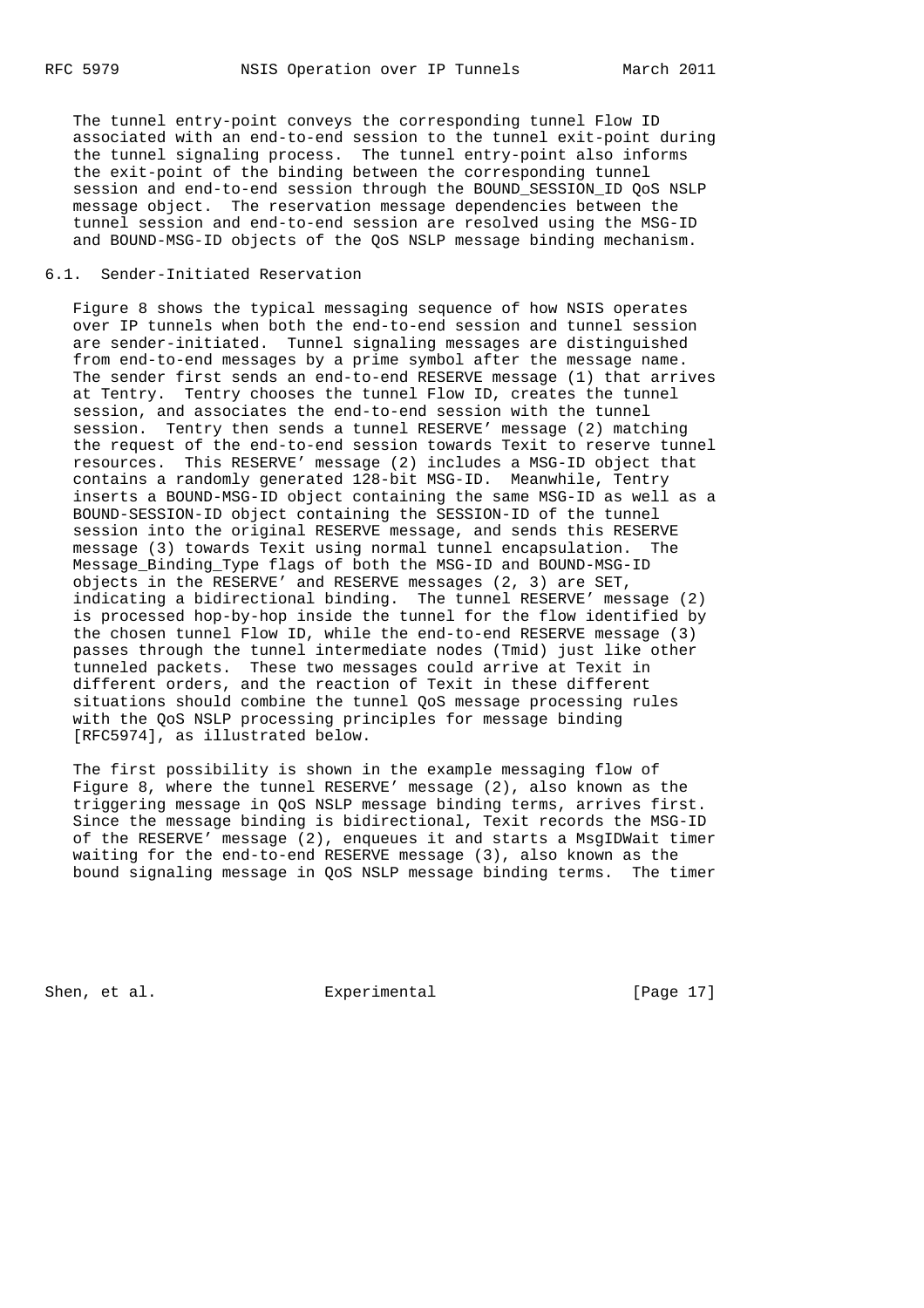

 (1,5): RESERVE w/o BOUND-MSG-ID and BOUND-SESSION-ID (2): RESERVE' w/ MSG-ID (3): RESERVE w/ BOUND-MSG-ID and BOUND-SESSION-ID

 Figure 8: Sender-Initiated Reservation for Both End-to-End and Tunnel Signaling

 value is set to the default retransmission timeout period QOSNSLP\_REQUEST\_RETRY. When the end-to-end RESERVE message (3) arrives, Texit notices that there is an existing stored MSG-ID which matches the MSG-ID in the BOUND-MSG-ID object of the incoming RESERVE message (3). Therefore, the message binding condition has been satisfied. Texit resumes processing of the tunnel RESERVE' message (2), creates the reservation state for the tunnel session, and sends a tunnel RESPONSE' message (4) to Tentry. At the same time, Texit checks the BOUND-SESSION-ID object of the end-to-end RESERVE message (3) and records the binding of the corresponding tunnel session with the end-to-end session. Texit also updates the end-to-end RESERVE message based on the result of the tunnel session reservation, removes its tunnel BOUND-SESSION-ID and BOUND-MSG-ID object and forwards the end-to-end RESERVE message (5) along the path towards

Shen, et al. Experimental Experimental [Page 18]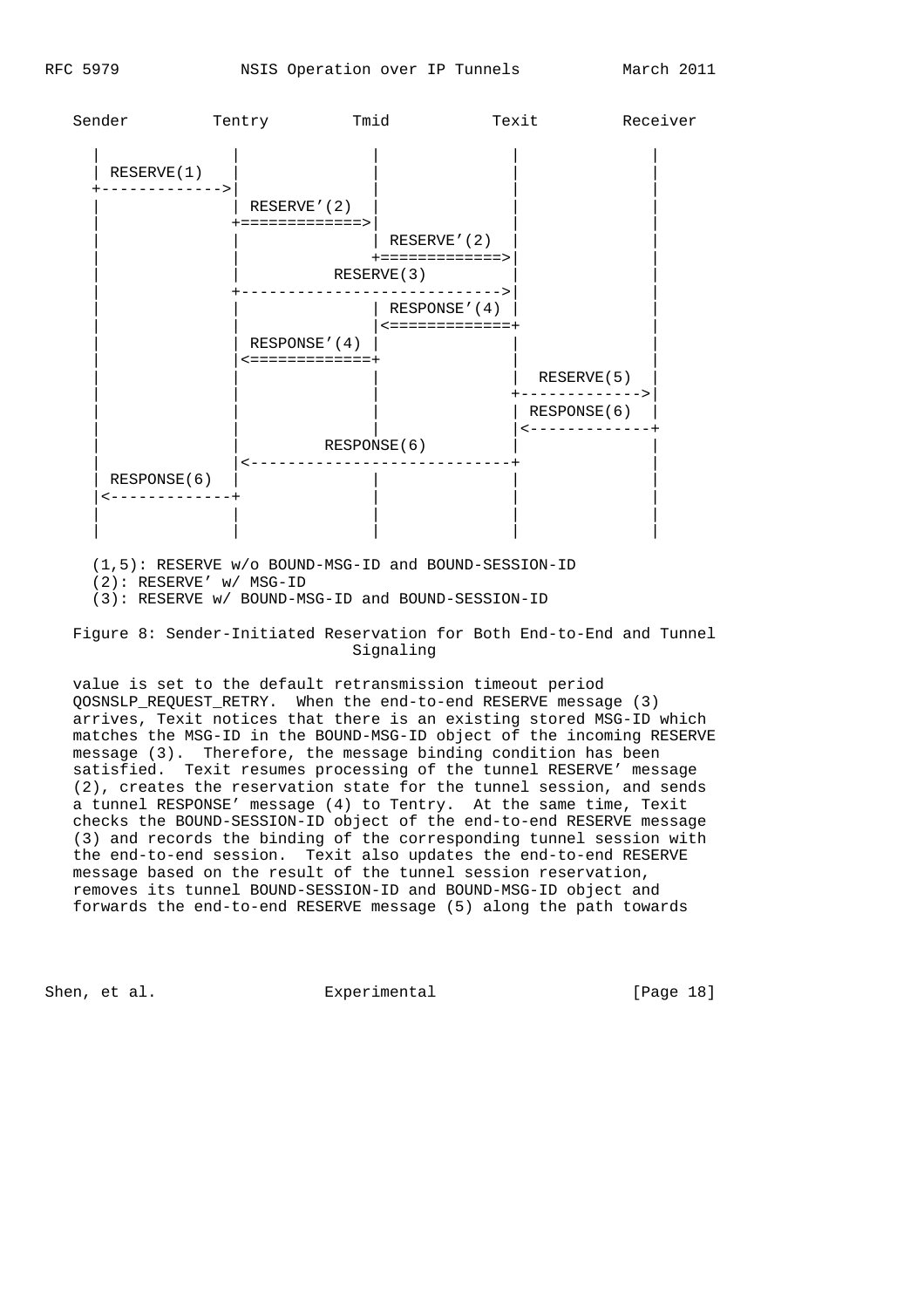the receiver. When the receiver receives the end-to-end RESERVE message (5), it sends an end-to-end RESPONSE message (6) back to the sender.

 The second possibility is that the end-to-end RESERVE message arrives before the tunnel RESERVE' message at Texit. In that case, Texit notices a BOUND-SESSION-ID object and a BOUND-MSG-ID object in the end-to-end RESERVE message, but realizes that the tunnel session does not exist yet. So, Texit enqueues the RESERVE message and starts a MsgIDWait timer. The timer value is set to the default retransmission timeout period QOSNSLP\_REQUEST\_RETRY. When the corresponding tunnel RESERVE' message arrives with a MSG-ID matching that of the outstanding BOUND-MSG-ID object, the message binding condition is satisfied. Texit sends a tunnel RESPONSE' message back to Tentry and updates the end-to-end RESERVE message by incorporating the result of the tunnel session reservation, as well as removing the tunnel BOUND-SESSION-ID and BOUND-MSG-ID objects. Texit then forwards the end-to-end RESERVE message along the path towards the receiver. When the receiver receives the end-to-end RESERVE message, it sends an end-to-end RESPONSE message back to the sender.

 Yet another possibility is that the tunnel RESERVE' message arrives at Texit first, but the end-to-end RESERVE message never arrives. In that case, the MsgIDWait timer for the queued tunnel RESERVE' message will expire. Texit should then send a tunnel RESPONSE' message back to Tentry indicating a reservation error has occurred, and discard the tunnel RESERVE' message. The last possibility is that the end to-end RESERVE message arrives at Texit first, but the tunnel RESERVE' message never arrives. In that case, the MsgIDWait timer for the queued end-to-end RESERVE message will expire. Texit should then treat this situation as a local reservation failure, and according to [RFC5974], Texit as a stateful QoS NSLP should generate an end-to-end RESPONSE message indicating RESERVE error to the sender.

 Once the end-to-end and the tunnel QoS session have both been successfully created and associated, the tunnel endpoints Tentry and Texit coordinate the signaling between the two sessions and make sure that adjustment or teardown of either session may trigger similar actions for the other session as necessary, by invoking appropriate signaling messages.

## 6.2. Receiver-Initiated Reservation

 Figure 9 shows the typical messaging sequence of how NSIS signaling operates over IP tunnels when both end-to-end and tunnel sessions are receiver-initiated. Upon receiving an end-to-end QUERY message (1) from the sender, Tentry chooses the tunnel Flow ID and sends a tunnel

Shen, et al. Experimental [Page 19]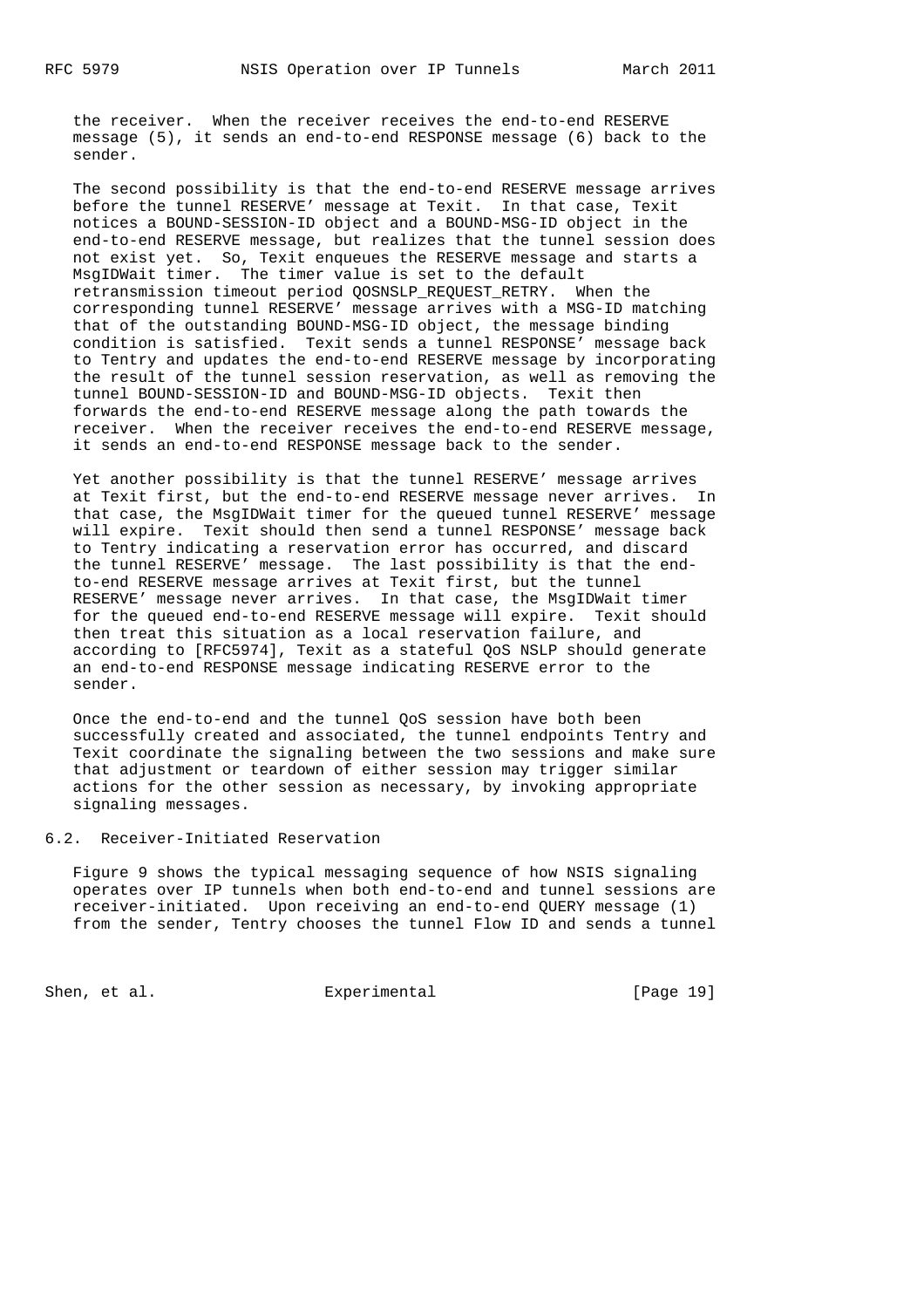

Shen, et al. Experimental Experimental [Page 20]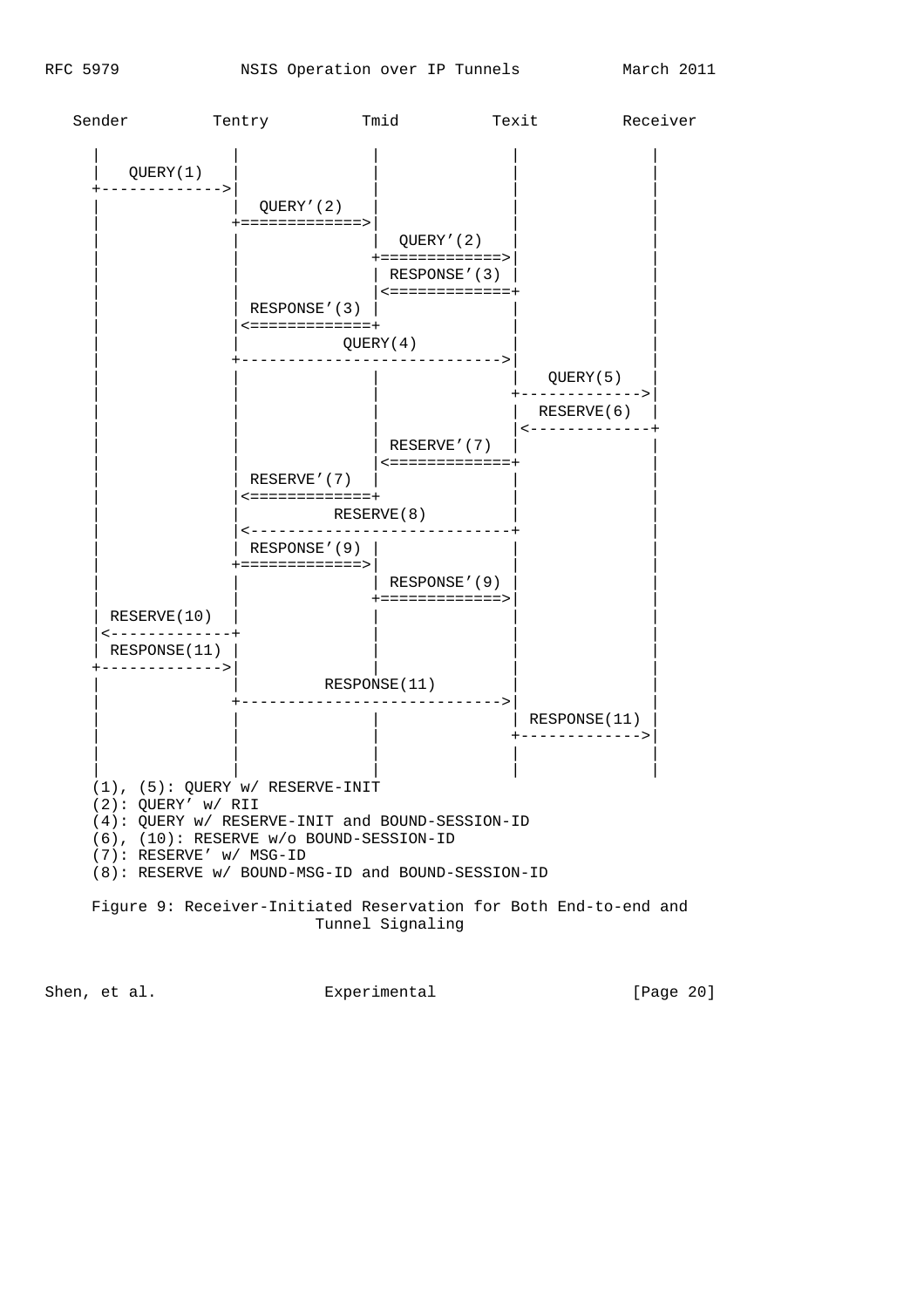QUERY' message (2) matching the request of the end-to-end session towards Texit. This tunnel QUERY' message (2) is meant to discover QoS characteristics of the tunnel path, rather than initiate an actual reservation. Therefore, it includes a Request Identification Information (RII) object but does not set the RESERVE-INIT flag. The tunnel QUERY' message (2) is processed hop-by-hop inside the tunnel for the flow identified by the tunnel Flow ID. When Texit receives this tunnel QUERY' message (2), it replies with a corresponding tunnel RESPONSE' message (3) containing the tunnel path characteristics. After receiving the tunnel RESPONSE' message (3), Tentry creates the tunnel session, generates an outgoing end-to-end QUERY message (4) considering the tunnel path characteristics, appends a tunnel BOUND-SESSION-ID object containing the tunnel SESSION-ID, and sends it toward Texit using normal tunnel encapsulation. The end-to-end QUERY message (4) passes along tunnel intermediate nodes like other tunneled packets. Upon receiving this end-to-end QUERY message (4), Texit notices the tunnel session binding, creates the tunnel session state, removes the tunnel BOUND- SESSION-ID object, and forwards the end-to-end QUERY message (5) further along the path.

 The end-to-end QUERY message (5) arrives at the receiver and triggers a RESERVE message (6). When Texit receives the RESERVE message (6), it notices that the session is bound to a receiver-initiated tunnel session. Therefore, Texit triggers a RESERVE' message (7) toward Tentry for the tunnel session reservation. This tunnel RESERVE' message (7) includes a randomly generated 128-bit MSG-ID. Meanwhile, Texit inserts a BOUND-MSG-ID object containing the same MSG-ID and a BOUND-SESSION-ID object containing the tunnel SESSION-ID into the end-to-end RESERVE message (8), and sends it towards Tentry using normal tunnel encapsulation. The Message\_Binding\_Type flags of the MSG-ID and BOUND-MSG-ID objects in the RESERVE' and RESERVE messages (7,8) are SET, indicating a bidirectional binding.

 At Tentry, the tunnel RESERVE' message (7) and the end-to-end RESERVE message (8) could arrive in either order. In a typical case shown in Figure 9, the tunnel RESERVE' message (7) arrives first. Tentry then records the MSG-ID of the tunnel RESERVE' message (7) and starts a MsgIDWait timer. When the end-to-end RESERVE message (8) with the BOUND-MSG-ID object containing the same MSG-ID arrives, the message binding condition is satisfied. Tentry resumes processing of the tunnel RESERVE' message (7), creates the reservation state for the tunnel session, and sends a tunnel RESPONSE' message (9) to Texit. At the same time, Tentry creates the outgoing end-to-end RESERVE message (10) by incorporating results of the tunnel session reservation and removing the BOUND-SESSION-ID and BOUND-MSG-ID

Shen, et al. Experimental [Page 21]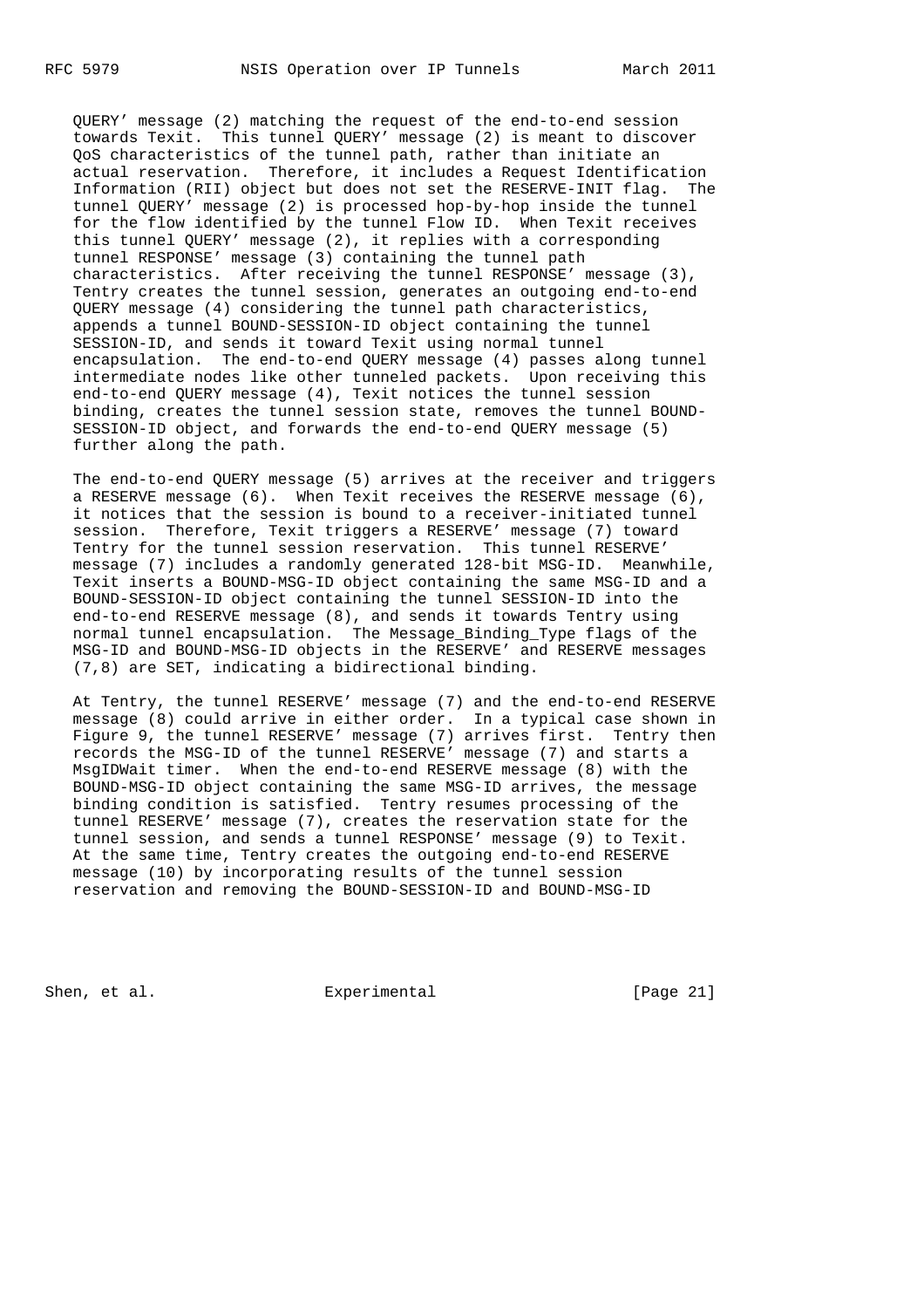objects, and forwards it along the path towards the sender. When the sender receives the end-to-end RESERVE message (10), it sends an end to-end RESPONSE message (11) back to the receiver.

 If the end-to-end RESERVE message arrives before the tunnel RESERVE' message at Tentry, or either of the two messages fails to arrive at Tentry, the processing rules at Tentry are similar to those of Texit in the situation discussed in Section 6.1.

 Once the end-to-end and the tunnel QoS session have both been successfully created and associated, the tunnel endpoints Tentry and Texit coordinate the signaling between the two sessions and make sure that adjustment or teardown of either session can trigger similar actions for the other session as necessary, by invoking appropriate signaling messages.

### 7. NSIS-Tunnel Signaling Capability Discovery

 The mechanism of NSIS operating over IP tunnels requires the coordination of both tunnel endpoints in tasks such as special encapsulation and decapsulation of data flow packets according to the chosen tunnel Flow ID, as well as the possible creation and adjustment of the end-to-end and tunnel QoS sessions. Therefore, one NSIS-tunnel-aware endpoint needs to know that the other tunnel endpoint is also NSIS-tunnel-aware before initiating this mechanism of NSIS operating over IP tunnels. In some cases, especially for IP tunnels with preconfigured QoS sessions, an NSIS-tunnel-aware endpoint can learn about whether the other tunnel endpoint is also NSIS-tunnel-aware through preconfiguration. In other cases where such preconfiguration is not available, the initiating NSIS-tunnel aware endpoint may dynamically discover the other tunnel endpoint's capability through a QoS NSLP NODE\_CAPABILITY\_TUNNEL object defined in this section.

The NODE CAPABILITY TUNNEL object is a zero-length object with a standard NSLP object header as shown in Figure 10.

|  |  |         |  |  |      |  |  |  | 0 1 2 3 4 5 6 7 8 9 0 1 2 3 4 5 6 7 8 9 0 1 2 3 4 5 6 7 8 9 0 1 |  |  |  |  |        |  |  |  |
|--|--|---------|--|--|------|--|--|--|-----------------------------------------------------------------|--|--|--|--|--------|--|--|--|
|  |  |         |  |  |      |  |  |  |                                                                 |  |  |  |  |        |  |  |  |
|  |  | A B r r |  |  | Type |  |  |  | r r r                                                           |  |  |  |  | Length |  |  |  |
|  |  |         |  |  |      |  |  |  |                                                                 |  |  |  |  |        |  |  |  |

Figure 10: NODE\_CAPABILITY\_TUNNEL Object Format

 Type: NODE\_CAPABILITY\_TUNNEL (0x015) from the shared NSLP object type space

Shen, et al. Experimental [Page 22]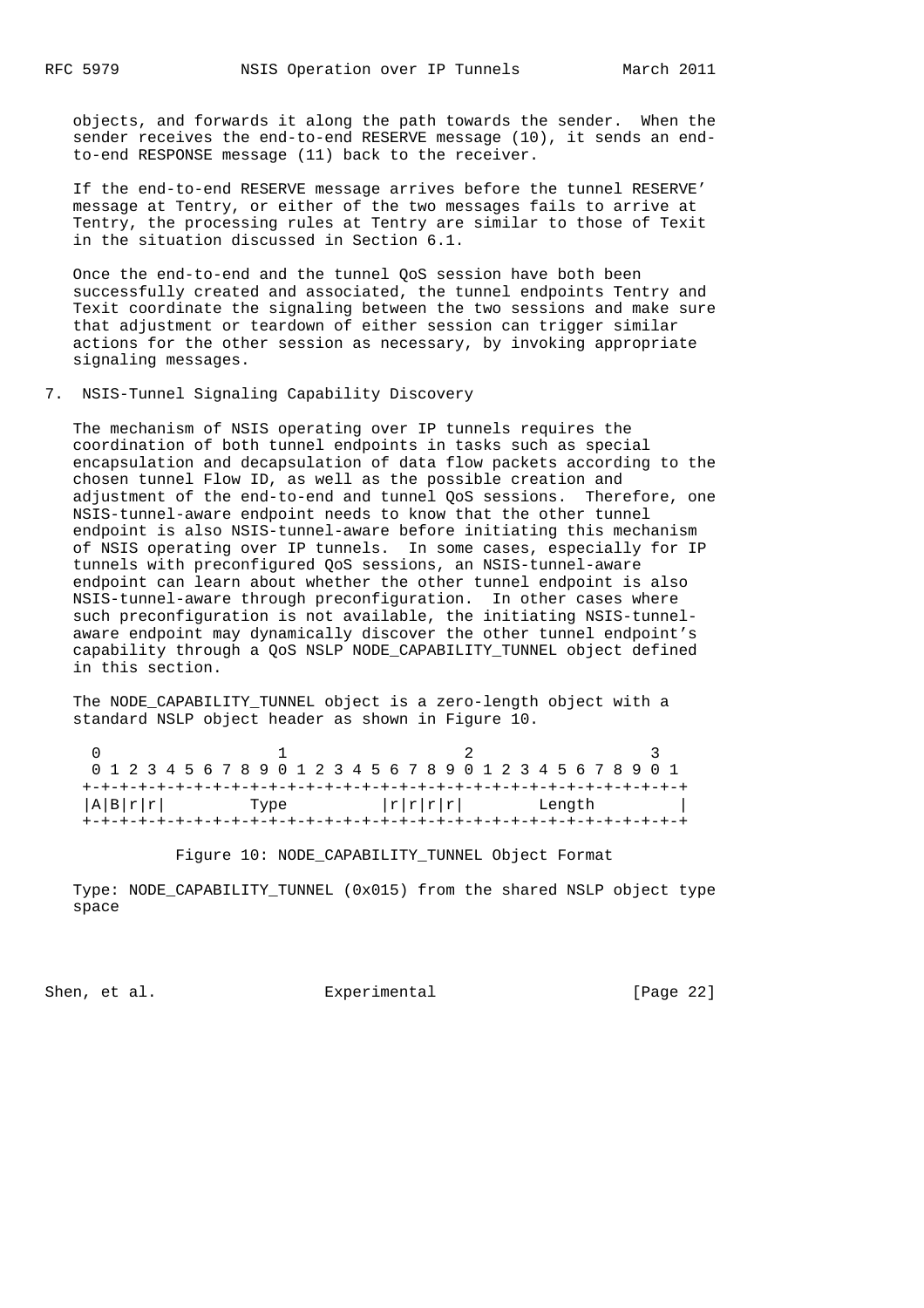Length: 0

 The bits marked 'A' and 'B' define the desired behavior for objects whose Type field is not recognized. If a node does not recognize the NODE\_CAPABILITY\_TUNNEL object, the desired behavior is "Forward". That is, the object must be retained unchanged and forwarded as a result of message processing. This is satisfied by setting 'AB' to '10'.

The 'r' bit stands for 'reserved'.

The NODE CAPABILITY TUNNEL object is included in a tunnel QUERY' or RESERVE' message by a tunnel endpoint that needs to learn about the other endpoint's capability for NSIS tunnel handling. If the receiving tunnel endpoint is indeed NSIS-tunnel-aware, it recognizes this object and knows that the sending endpoint is NSIS-tunnel-aware. The receiving tunnel endpoint places the same object in a tunnel RESPONSE' message to inform the sending endpoint that it is also NSIS-tunnel-aware. The use of the NODE\_CAPABILITY\_TUNNEL object in the cases of sender-initiated reservation and receiver-initiated reservation are as follows.

 First, assume that the end-to-end session is sender-initiated as in Figure 8, and the NSIS-tunnel-aware Tentry wants to discover the NSIS tunnel capability of Texit. After receiving the first end-to-end RESERVE message (1), Tentry inserts an RII object and a NODE\_CAPABILITY\_TUNNEL object into the tunnel RESERVE' message (2) and sends it to Texit. If Texit is NSIS-tunnel-aware, it learns from the NODE\_CAPABILITY\_TUNNEL object that Tentry is also NSIS-tunnel aware and includes the same object into the tunnel RESPONSE' message (4) sent back to Tentry.

 Second, assume that the end-to-end session is receiver-initiated as in Figure 9, and the NSIS-tunnel-aware Tentry wants to discover the NSIS tunnel capability of Texit. Upon receiving the first end-to-end QUERY message (1), Tentry inserts an RII object and a NODE\_CAPABILITY\_TUNNEL object in the tunnel QUERY' message (2) and sends it toward Texit. If Texit is NSIS-tunnel-aware, it learns from the NODE\_CAPABILITY\_TUNNEL object that Tentry is also NSIS-tunnel aware and includes the same object tunnel RESPONSE' message (3) sent to Tentry.

#### 8. IANA Considerations

 This document defines a new object type called NODE\_CAPABILITY\_TUNNEL for QoS NSLP. Its Type value (0x015) has been assigned by IANA. The object format and the setting of the extensibility bits are defined in Section 7.

Shen, et al. Shen, et al. Experimental Experimental [Page 23]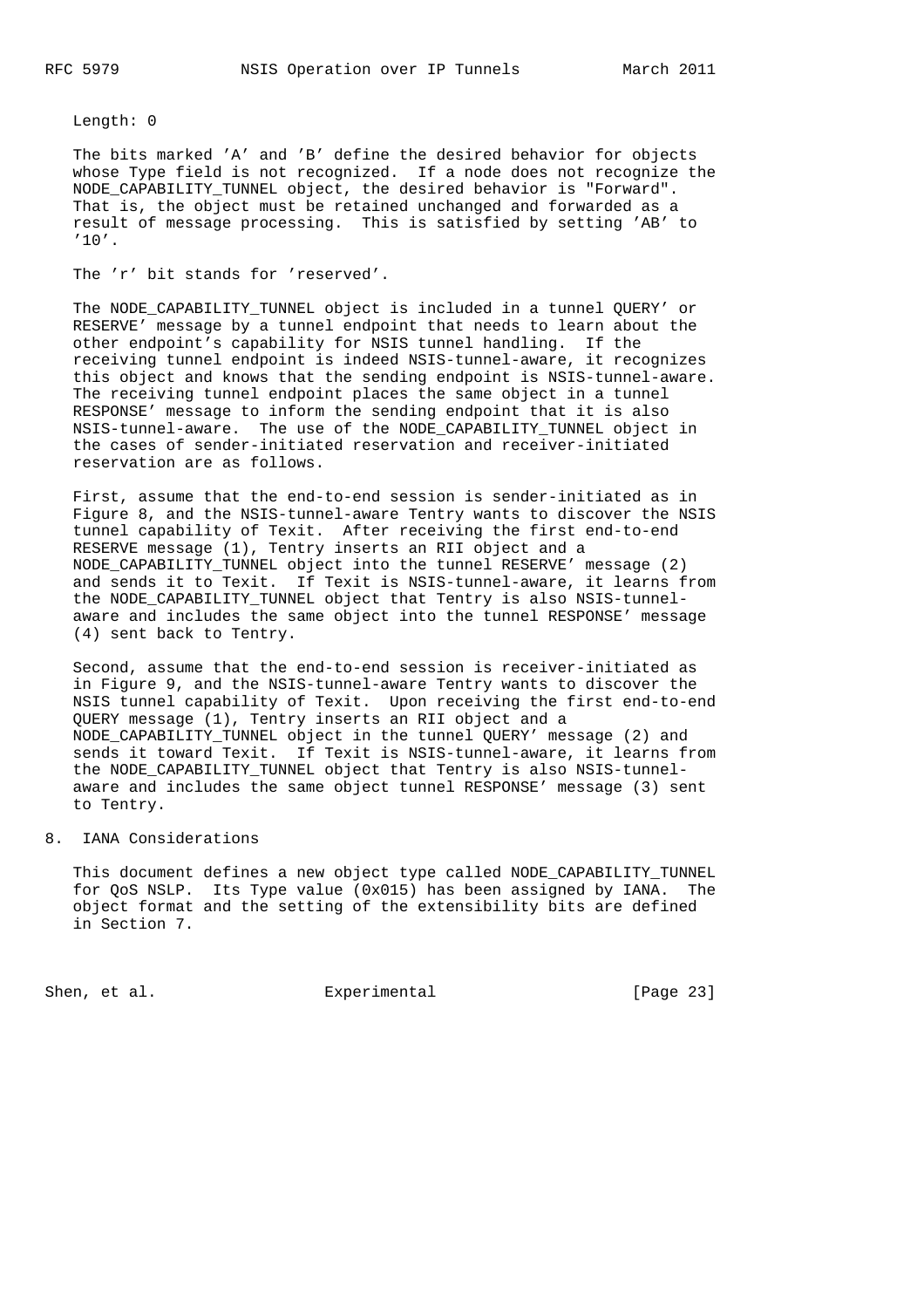# 9. Security Considerations

 This NSIS and IP tunnel interoperation mechanism has two IPsec related security implications. First, NSIS messages may require per hop processing within the IPsec tunnel, and that is potentially incompatible with IPsec. A similar problem exists for RSVP interacting with IPsec, when the Router Alert option is used (Appendix A.1 of RFC 4302 [RFC4302]). If this mechanism is indeed used for NSIS and IPsec tunnels, a so-called covert channel could exist where someone can create spurious NSIS signaling flows within the protected network in order to create signaling in the outside network, which then someone else is monitoring. For highly secure networks, this would be seen as a way to smuggle information out of the network, and therefore this channel will need to be rate-limited. A similar covert channel rate-limit problem exists for using Differentiated Services (DS) or Explicit Congestion Notification (ECN) fields with IPsec (Section 5.1.2 of RFC 4301 [RFC4301]).

 Second, since the NSIS-tunnel-aware endpoint is responsible for adapting changes between the NSIS signaling both inside and outside the tunnel, there could be additional risks for an IPsec endpoint that is also an NSIS-tunnel-aware endpoint. For example, security vulnerability (e.g., buffer overflow) on the NSIS stack of that IPsec tunnel endpoint may be exposed to the unprotected outside network. Nevertheless, it should also be noted that if any node along the signaling path is compromised, the whole end-to-end QoS signaling could be affected, whether or not the end-to-end path includes an IPsec tunnel.

 Several other documents discuss security issues for NSIS. General threats for NSIS can be found in [RFC4081]. Security considerations for NSIS NTLP and QoS NSLP are discussed in [RFC5971] and [RFC5974], respectively.

### 10. Acknowledgments

 The authors would like to thank Roland Bless, Francis Dupont, Lars Eggert, Adrian Farrel, Russ Housley, Georgios Karagiannis, Jukka Manner, Martin Rohricht, Peter Saint-Andre, Martin Stiemerling, Hannes Tschofenig, and other members of the NSIS working group for comments. Thanks to Yaron Sheffer for pointing out the IPsec-related security considerations.

Shen, et al. Experimental [Page 24]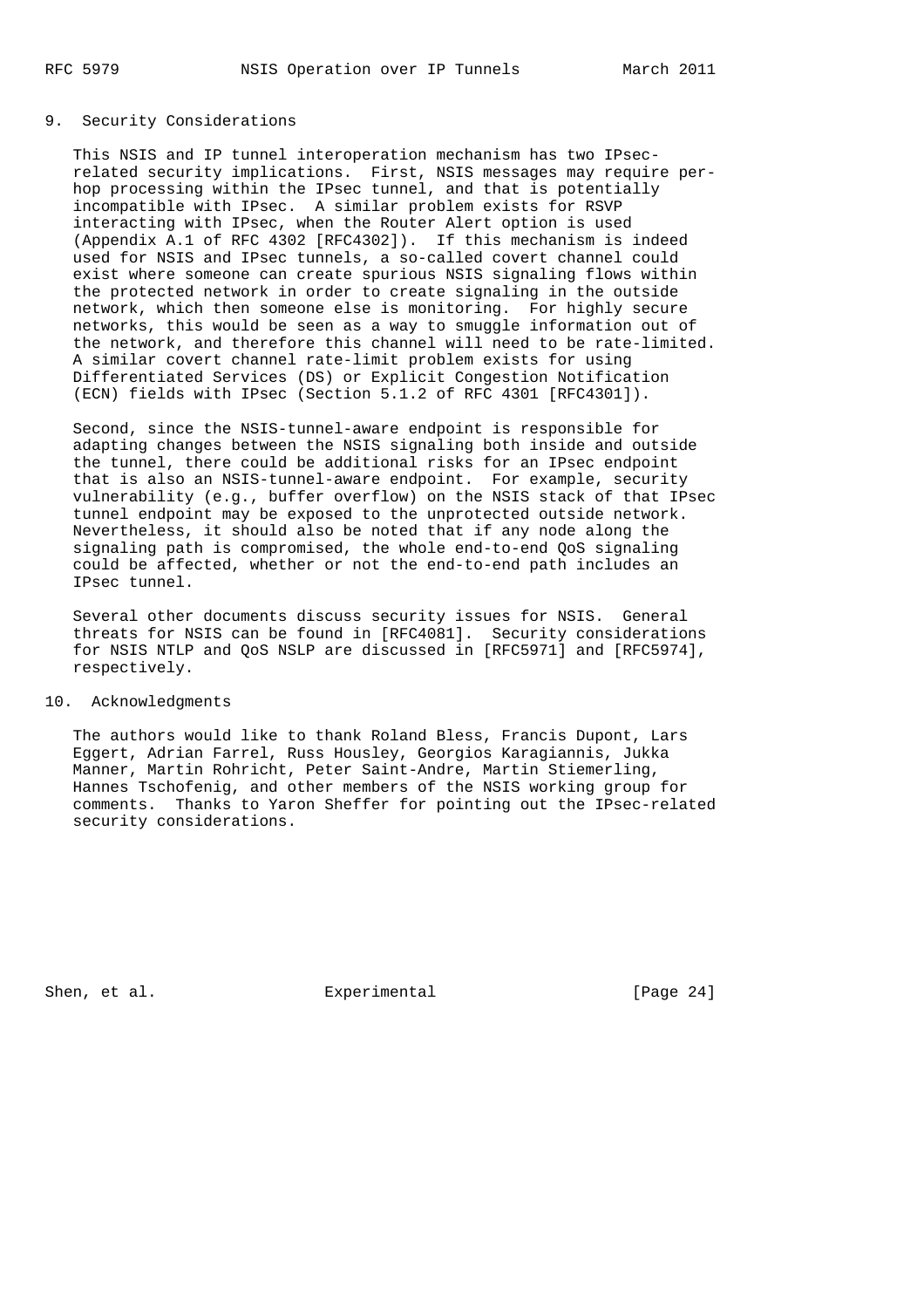### 11. References

- 11.1. Normative References
	- [RFC2113] Katz, D., "IP Router Alert Option", RFC 2113, February 1997.
	- [RFC2473] Conta, A. and S. Deering, "Generic Packet Tunneling in IPv6 Specification", RFC 2473, December 1998.
	- [RFC2711] Partridge, C. and A. Jackson, "IPv6 Router Alert Option", RFC 2711, October 1999.
	- [RFC2746] Terzis, A., Krawczyk, J., Wroclawski, J., and L. Zhang, "RSVP Operation Over IP Tunnels", RFC 2746, January 2000.
	- [RFC3697] Rajahalme, J., Conta, A., Carpenter, B., and S. Deering, "IPv6 Flow Label Specification", RFC 3697, March 2004.
	- [RFC4080] Hancock, R., Karagiannis, G., Loughney, J., and S. Van den Bosch, "Next Steps in Signaling (NSIS): Framework", RFC 4080, June 2005.
	- [RFC4081] Tschofenig, H. and D. Kroeselberg, "Security Threats for Next Steps in Signaling (NSIS)", RFC 4081, June 2005.
	- [RFC5971] Schulzrinne, H. and R. Hancock, "GIST: General Internet Signalling Transport", RFC 5971, October 2010.
	- [RFC5974] Manner, J., Karagiannis, G., and A. McDonald, "NSIS Signaling Layer Protocol (NSLP) for Quality-of-Service Signaling", RFC 5974, October 2010.

11.2. Informative References

- [RFC1701] Hanks, S., Li, T., Farinacci, D., and P. Traina, "Generic Routing Encapsulation (GRE)", RFC 1701, October 1994.
- [RFC1702] Hanks, S., Li, T., Farinacci, D., and P. Traina, "Generic Routing Encapsulation over IPv4 networks", RFC 1702, October 1994.
- [RFC1853] Simpson, W., "IP in IP Tunneling", RFC 1853, October 1995.
- [RFC2003] Perkins, C., "IP Encapsulation within IP", RFC 2003, October 1996.

Shen, et al. Experimental [Page 25]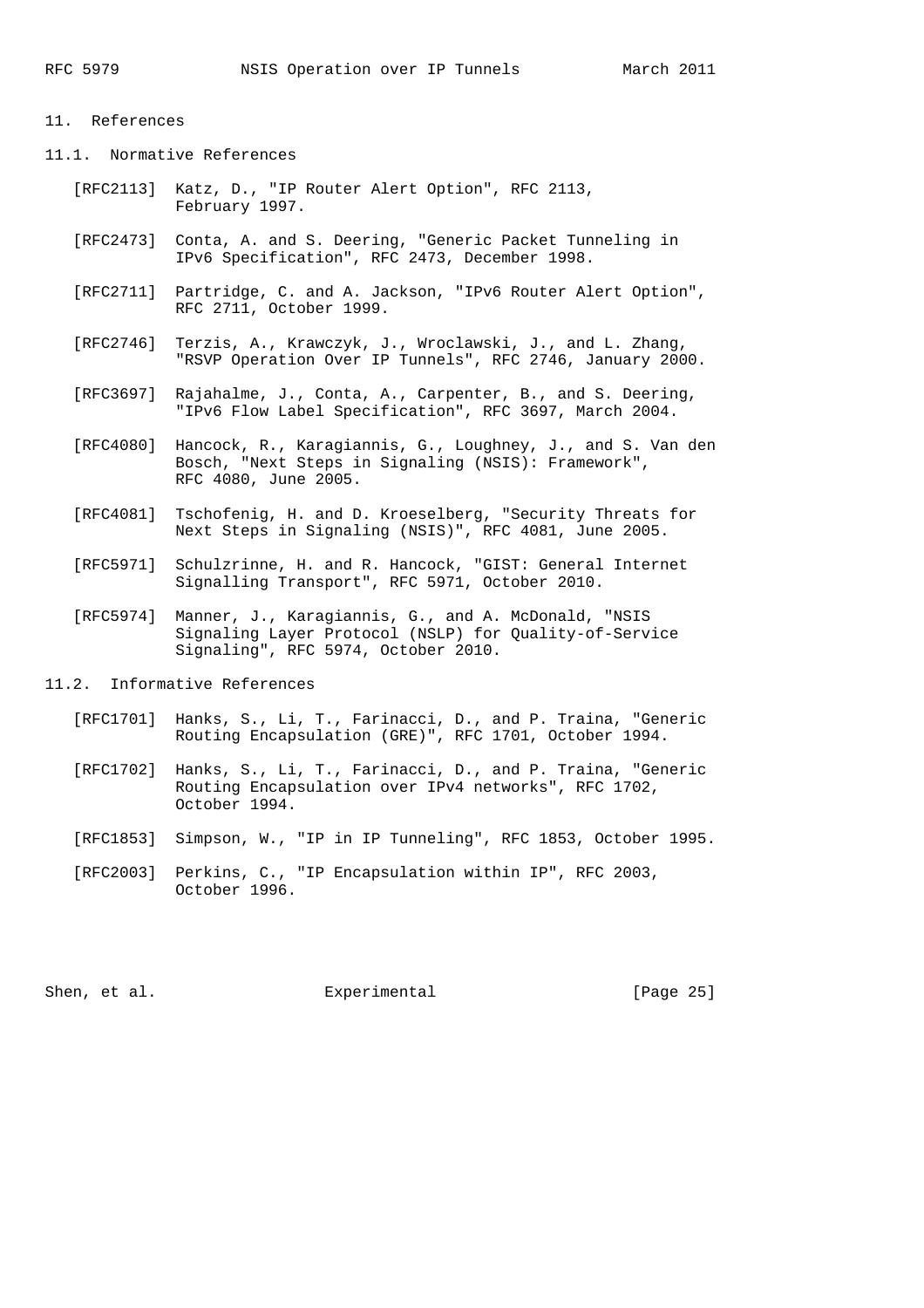- [RFC2004] Perkins, C., "Minimal Encapsulation within IP", RFC 2004, October 1996.
- [RFC2205] Braden, B., Zhang, L., Berson, S., Herzog, S., and S. Jamin, "Resource ReSerVation Protocol (RSVP) -- Version 1 Functional Specification", RFC 2205, September 1997.
- [RFC2784] Farinacci, D., Li, T., Hanks, S., Meyer, D., and P. Traina, "Generic Routing Encapsulation (GRE)", RFC 2784, March 2000.
- [RFC4213] Nordmark, E. and R. Gilligan, "Basic Transition Mechanisms for IPv6 Hosts and Routers", RFC 4213, October 2005.
- [RFC4301] Kent, S. and K. Seo, "Security Architecture for the Internet Protocol", RFC 4301, December 2005.
- [RFC4302] Kent, S., "IP Authentication Header", RFC 4302, December 2005.
- [RFC4303] Kent, S., "IP Encapsulating Security Payload (ESP)", RFC 4303, December 2005.
- [RFC5944] Perkins, C., Ed., "IP Mobility Support for IPv4, Revised", RFC 5944, November 2010.

Shen, et al. Experimental Experimental [Page 26]